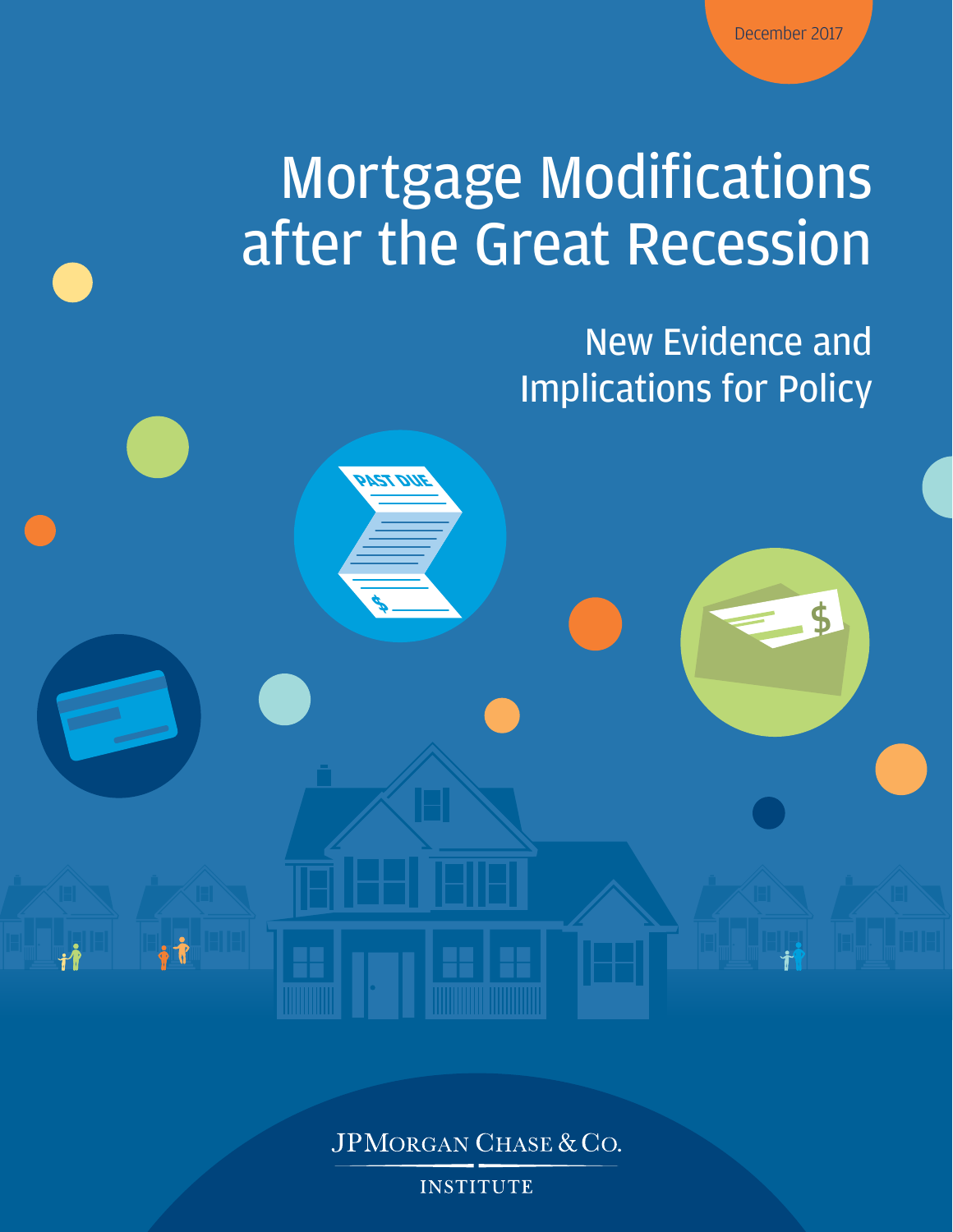## About the Institute

The global economy has never been more complex, more interconnected, or faster moving. Yet economists, businesses, nonprofit leaders, and policymakers have lacked access to real-time data and the analytic tools to provide a comprehensive perspective. The results—made painfully clear by the Global Financial Crisis and its aftermath—have been unrealized potential, inequitable growth, and preventable market failures.

The JPMorgan Chase Institute is harnessing the scale and scope of one of the world's leading firms to explain the global economy as it truly exists. Its mission is to help decision-makers—policymakers, businesses, and nonprofit leaders—appreciate the scale, granularity, diversity, and interconnectedness of the global economic system and use better facts, timely data, and thoughtful analysis to make smarter decisions to advance global prosperity. Drawing on JPMorgan Chase's unique proprietary data, expertise, and market access, the Institute develops analyses and insights on the inner workings of the global economy, frames critical problems, and convenes stakeholders and leading thinkers.

The JPMorgan Chase Institute is a global think tank dedicated to delivering data-rich analyses and expert insights for the public good.

### Acknowledgments

We thank our research team, specifically Chuin Siang Bu, Yuan Chen, and Chen Zhao, for their hard work and contribution to this report.

We would also like to acknowledge the invaluable input of academic expert Michael Barr and industry experts David Stevens, Michael Fratantoni, and Justin Wiseman from the Mortgage Bankers Association, all of whom provided thoughtful commentary, as well as the contribution of other Institute researchers, including Fiona Greig, Drew Pinta, Chris Wheat, and Amar Hamoudi. In addition, we would like to thank Michael Weinbach and the Chase Mortgage Banking team for their support, especially Peter Muriungi, Erik Schmitt, Eric Hart, Murdock Martin, Brett Birnbaum, and Jason Smith, as well as other experts within JP Morgan Chase, including Mark Hillis, Subra Subramanian, Matt Jozoff, Michael Feroli, Kaustub Samant, and Seth Wheeler. We are deeply grateful for their generosity of time, insight, and support.

This effort would not have been possible without the critical support of the JPMorgan Chase Intelligent Solutions team of data experts, including Stella Ng, Shannon Kim, Gaby Marano, Chandramouli Srinivasan, and Anoop Deshpande, and JPMorgan Chase Institute team members Natalie Holmes, Kelly Benoit, Courtney Hacker, Jolie Spiegelman, Allison Murdoch, and Gena Stern.

Finally, we would like to acknowledge Jamie Dimon, CEO of JPMorgan Chase & Co., for his vision and leadership in establishing the Institute and enabling the ongoing research agenda. Along with support from across the Firm—notably from Peter Scher, Len Laufer, Max Neukirchen, Joyce Chang, Steve Cutler, Patrik Ringstroem, and Judy Miller—the Institute has had the resources and support to pioneer a new approach to contribute to global economic analysis and insight.

### **Contact**

For more information about the JPMorgan Chase Institute or this report, please see our website [www.jpmorganchaseinstitute.com](https://www.jpmorganchase.com/corporate/institute/institute.htm) or e-mail [institute@jpmchase.com](mailto:institute%40jpmchase.com?subject=).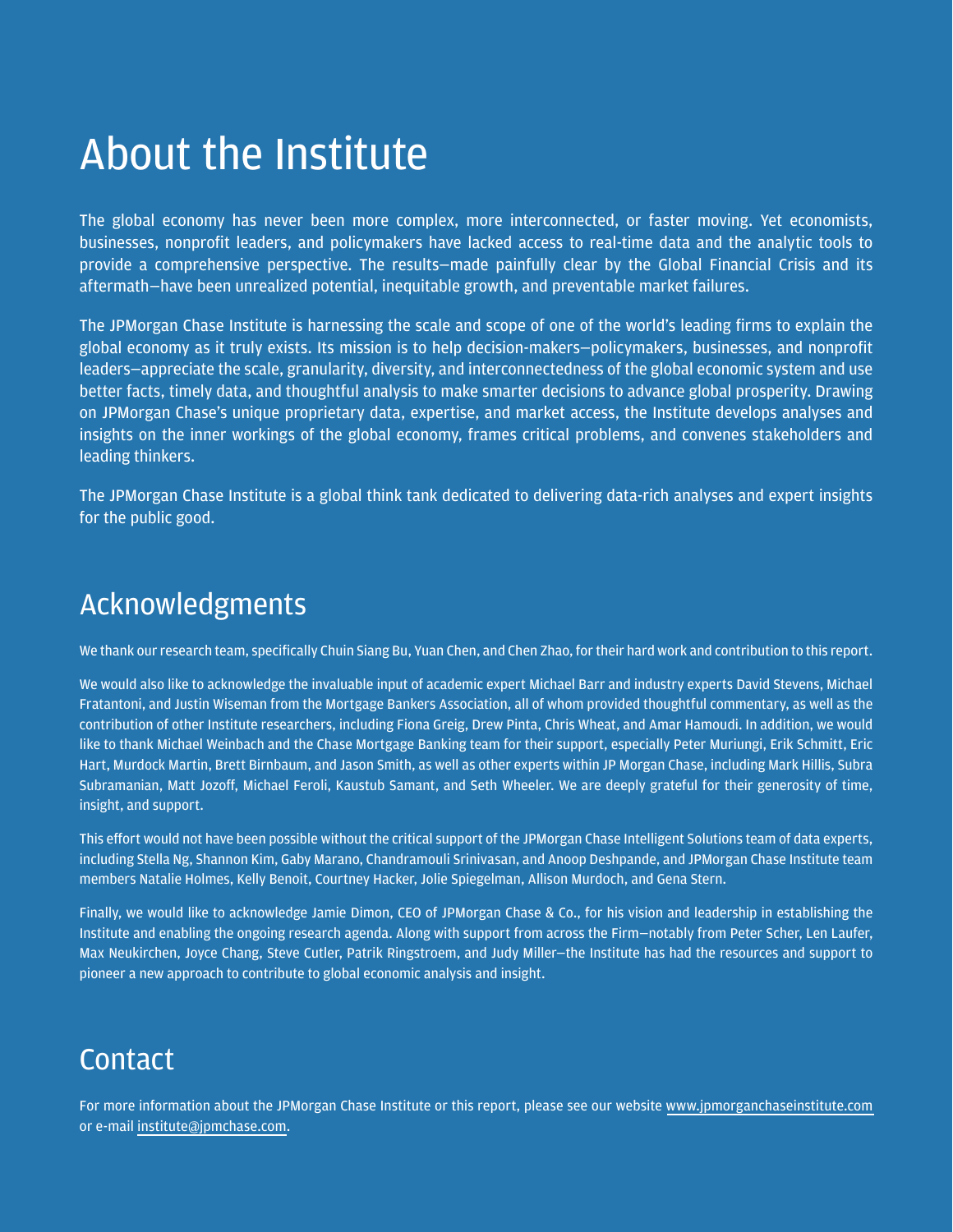## <span id="page-2-0"></span>Mortgage Modifications after the Great Recession:

New Evidence and Implications for Policy\*

Diana Farrell Kanav Bhagat Peter Ganong Pascal Noel

## **Contents**

- 2 [Executive Summary](#page-3-0)
- 6 [Introduction](#page-7-0)
- 9 [Findings](#page-10-0)
- 20 [Implications](#page-21-0)
- 22 [Data Asset](#page-23-0)
- 25 [Methodology](#page-26-0)
- 29 [References](#page-30-0)
- 30 [Endnotes](#page-31-0)
- 33 [Suggested Citation](#page-34-0)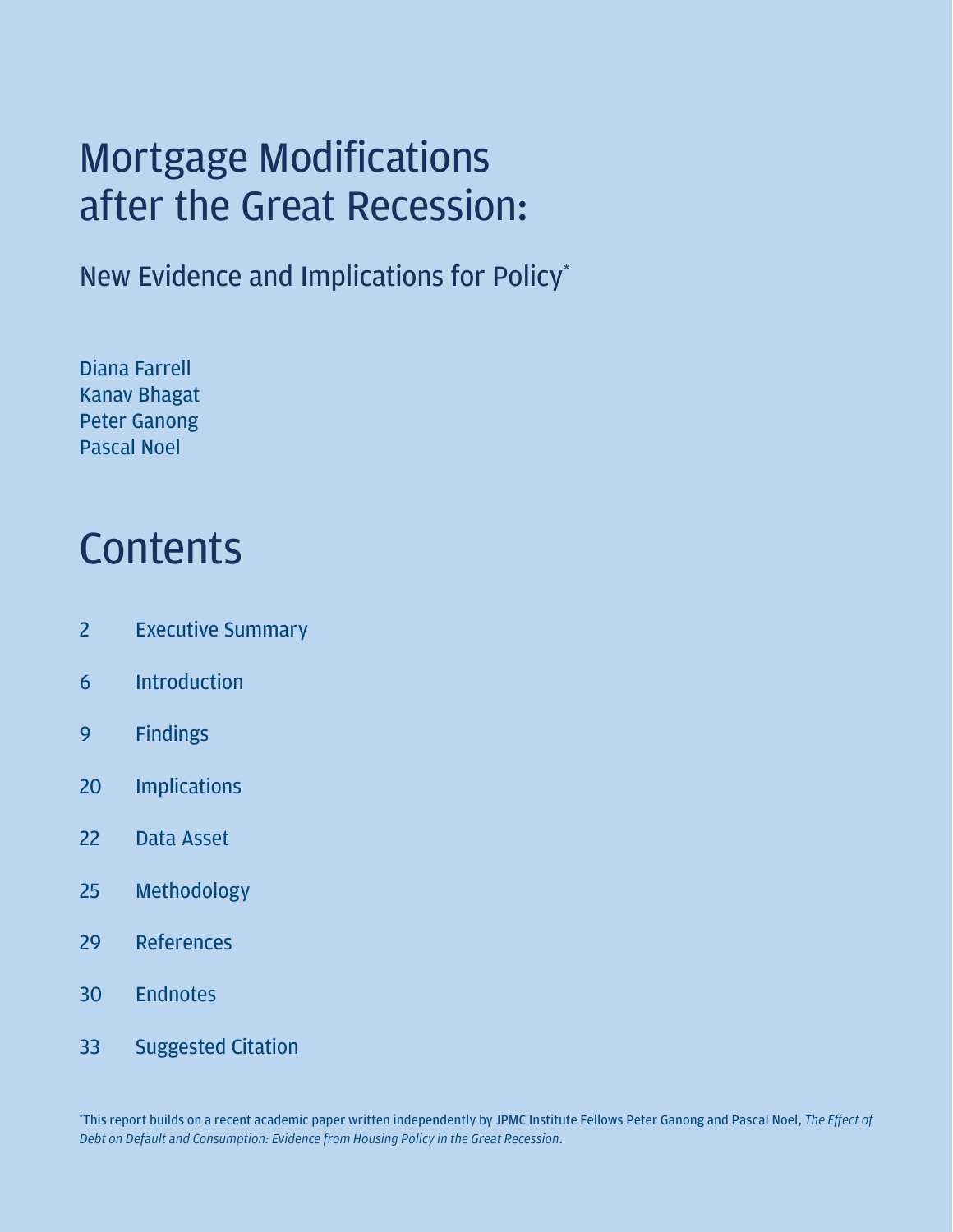## <span id="page-3-0"></span>Executive Summary

For many, homeownership is a vital part of the American dream. Beyond providing a place of refuge, owning a home offers families a store of wealth, a long-term investment, and an asset that can be passed on to the next generation. In many cases, a home serves as the primary savings vehicle: as of 2013, the median homeowner had 87 percent of their net worth in their primary residence.<sup>1</sup> In the US, many policies have been enacted over the past 80 years to promote home ownership, and the mortgage has become the financing instrument of choice for most home buyers.

The aftermath of the Great Recession was a particularly difficult period for many homeowners.<sup>2</sup> From their peak in 2006 until they bottomed in 2011, houses across the country lost considerable value. As a result, by the end of 2011 many homeowners with a mortgage were "underwater"—they owed more on their mortgage than their home was worth. To make matters worse, over the same period the unemployment rate nearly doubled and delinquency rates on residential mortgages spiked. In response, various mortgage modification programs were introduced to help homeowners struggling to make their monthly mortgage payments remain in their homes.

In this JPMorgan Chase Institute report, we investigated the relative importance of reductions in monthly mortgage payments and long-term mortgage debt on default and consumption. To do so, we utilized the variation in the amount of payment and principal reduction provided by various mortgage modification programs. Using a de-identified sample of Chase customers who received a mortgage modification, we measured the effects of payment and principal reduction on default and consumption.

From a universe of over 1 million Chase mortgage customers who received a modification, we created a<br>data asset of 450,000 de-identified modification recipients data asset of 450,000 de-identified modification recipients.

## 1 MILLION Chase Mortgage customers  $450.000$  de-identified mortgage customers who met the following three sampling criteria \$

- Received a modification from one of the following:
	- The Home Affordable Modification Program introduced by the Federal Government
	- A modification program of the Government Sponsored Enterprises Fannie Mae and Freddie Mac
	- A Chase proprietary modification program
- Modification completed between July 2009 and June 2015
- 3 First modifications only $3$



A subset of these Chase customers also had a Chase credit card and/or a Chase checking account, which provided a unique lens on the relationships between mortgage modifications, default, credit card spending, and income.

Source: JPMorgan Chase Institute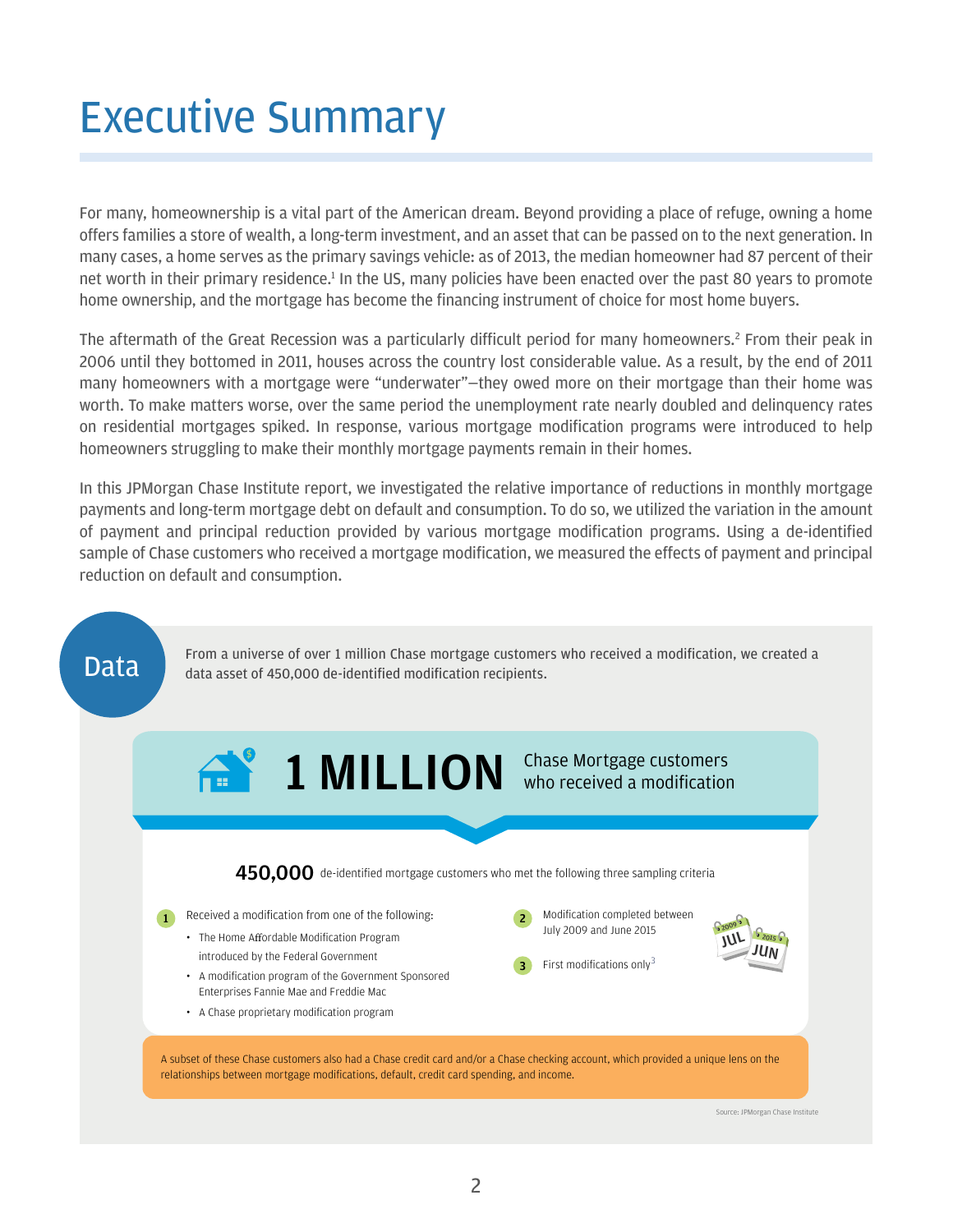### Finding **One**

#### Payment reduction for borrowers with similar payment burdens varied by two to three times across different modification programs.

Borrowers with similar payment burdens (as measured by pre-modification mortgage payment-to-income (PTI) ratio) received considerably different payment reductions depending on the modification they received:

- *•* Borrowers with a high mortgage PTI ratio (above 50 percent) received more than twice the payment reduction from the Home Affordable Modification Program (HAMP) sponsored by the Federal Government (55 percent) compared to the program from the Government Sponsored Enterprises (GSEs) Fannie Mae and Freddie Mac (27 percent).
- *•* Borrowers with a low mortgage PTI ratio received three times the payment reduction from the GSE program (25 percent)



Finding A 10 percent mortgage payment reduction reduced default rates by 22 percent.**Two** UO T2A 10% 22% mortgage default payment rate reduction reduction Source: JPMorgan Chase Institute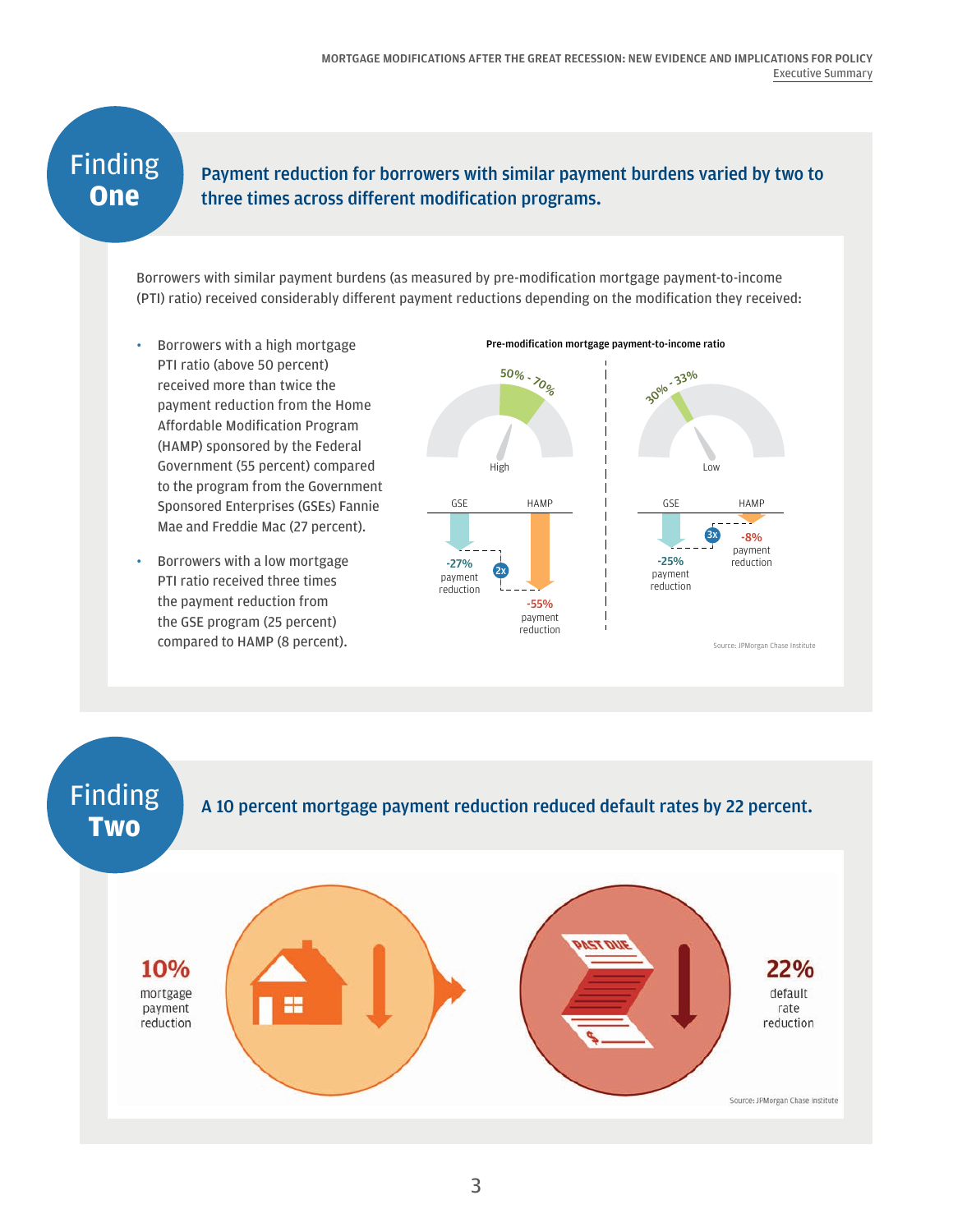# Finding

#### **THRINE FOR FOR FOR FOR THRING PROGRESS** For borrowers who remained underwater, mortgage principal reduction had no<br>Three effect on default. effect on default.

There was no material difference between the post-modification default rates of borrowers who received principal plus payment reduction and borrowers who received only payment reduction. This finding suggests that "strategic default" was not the primary driver of default decisions for these underwater borrowers, meaning that they were not defaulting simply because they owed more on their mortgage than their house was worth.



### Finding **Four**

#### For borrowers who remained underwater, mortgage principal reduction had no effect on consumption.

There was no difference in the post-modification credit card spending of borrowers who received principal plus payment reduction and borrowers who received only payment reduction relative to their spending 12 months before modification.

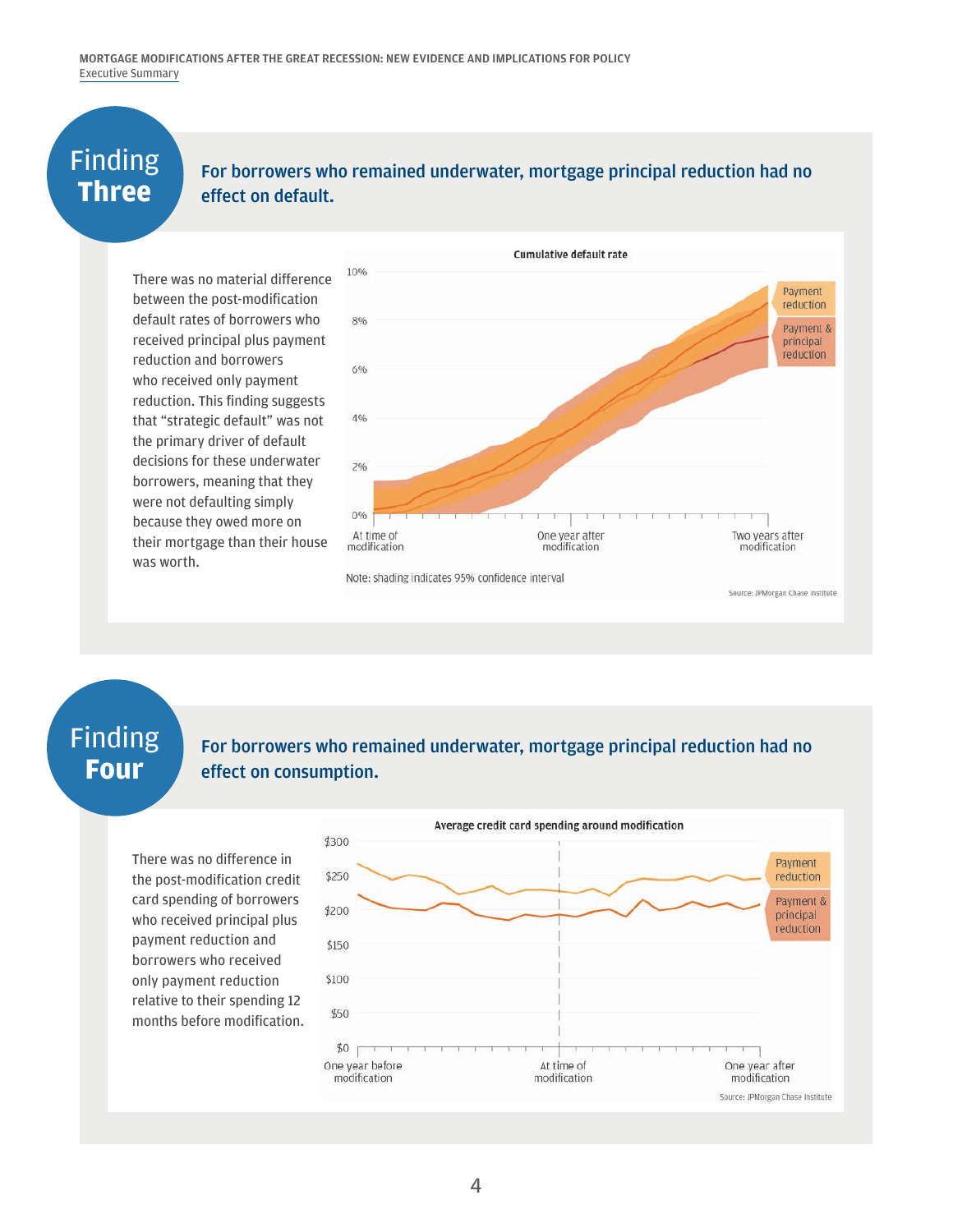# Finding<br>Five

#### **Five** Default was correlated with income loss, regardless of debt-to-income ratio or home equity.

Mortgage default closely followed a substantial drop in income. This pattern held regardless of pre-modification mortgage PTI or loan-to-value (LTV) ratio, suggesting that it was an income shock rather than a high payment burden or negative home equity that triggered default.



### Conclusion

In this report, we measured the impact of mortgage payment and principal reduction on default and consumption. Our results have implications for both housing policy and monetary policy.

Our findings suggest that mortgage modification programs that are designed to target substantial payment reduction will be most effective at reducing mortgage default rates. Modification programs designed to reach affordability targets based on debt-to-income measures without regard to payment reduction will be less effective. Principalfocused mortgage debt reduction programs that target a specific LTV ratio but leave borrowers underwater will also be less effective at reducing defaults.

To the extent that a mortgage modification can be considered a re-origination, our findings may have application to underwriting standards as well. The fact that default was correlated with income loss provides evidence that static affordability measures such as debt-to-income ratio were not a good predictor of default. Both high and low mortgage PTI borrowers experienced a similar income drop just prior to default, suggesting that even among those borrowers whose mortgages would be categorized as unaffordable by conventional standards, it was a drop in income rather than a high level of payment burden that triggered default. Therefore, policies that help borrowers establish and maintain a suitable cash buffer that can be drawn down in the event of an income shock or an expense spike could be an effective tool to prevent mortgage default.

The housing wealth effect is one of the important mechanisms that transmits changes in monetary policy to household consumption. This transmission mechanism relies on accommodative monetary policy leading to higher house prices, and the increase in housing wealth that in turn stimulates consumption. The lack of consumption response from underwater borrowers to principal reductions suggests that the marginal propensity to consume out of housing wealth is nearly zero for these homeowners. For underwater borrowers, the inability to translate increased home equity into liquid resources (e.g., through equity extraction) may nullify the housing wealth effect and thus constrain this transmission mechanism.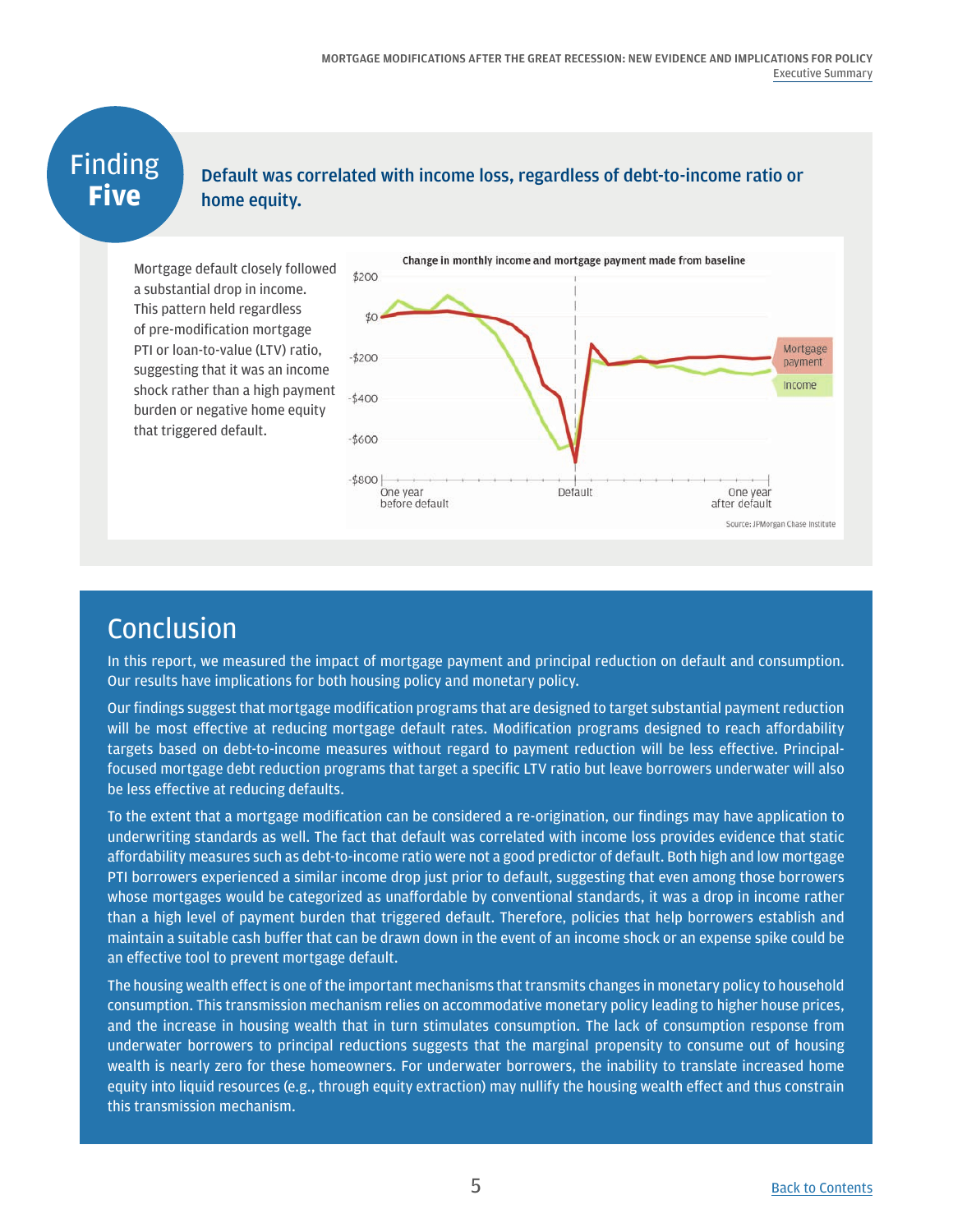## <span id="page-7-0"></span>Introduction

For many, homeownership is a vital part of the American dream. Beyond providing a place of refuge, owning a home offers families a store of wealth, a long-term investment, and an asset that can be passed on to the next generation. In many cases, a home serves as the primary savings vehicle: as of 2013, the median homeowner had 87 percent of their net worth in their primary residence[.4](#page-31-4) In the US, numerous policies have been enacted over the past 80 years to promote home ownership, and the mortgage has become the financing instrument of choice for most home buyers.

Buying a home represents one of the largest lifetime expenditures for most homeowners. Their mortgage will be their greatest debt and their mortgage payment will be their largest recurring monthly expense.<sup>[5](#page-31-5)</sup> Recent statistics confirm that mortgages are a key component of household finances. The US homeownership rate stands at nearly 64 percent<sup>6</sup> and 63 percent of homeowners have some type of housing debt.<sup>[7](#page-31-7)</sup> At the end of the second quarter of 2017, outstanding mortgage balances stood at \$8.69 trillion and accounted for nearly 68 percent of total household indebtedness.<sup>[8](#page-31-8)</sup> Taken together, these facts illustrate why it is crucial to better understand the effects of mortgages on household finances.

In this report, we investigated the relative importance of changes in monthly mortgage payments and long-term mortgage debt on default and consumption.<sup>9</sup> To do so, we utilized the variation in the amount of payment and principal reduction received by borrowers who used one of the mortgage modification programs available in the aftermath of the Great Recession.<sup>[10](#page-31-10)</sup> Using a de-identified sample of Chase customers who received a mortgage modification, we measured the effects of mortgage payment and principal reduction on default and consumption.

We found that reducing mortgage payments in the near term led to reduced default rates, whereas alternative debt reductions focused on reducing mortgage principal had little impact on default or consumption for underwater borrowers. Furthermore, we found that modifications designed to meet a one-size-fits-all income-based affordability target (e.g., debtto-income ratio) regardless of payment reduction were less effective than modifications designed to simply cut payments for each struggling borrower by a substantial amount. Our findings have important implications for policymakers as they consider strategies to reduce or prevent mortgage defaults and better understand the transmission of monetary policy to household consumption.

#### **Background**

The aftermath of the Great Recession was a particularly difficult period for many homeowners. From their 2006 peak to their 2011 trough, houses across the country lost roughly 25 to 35 percent of their value.<sup>[11](#page-31-11)</sup> The decline in house prices meant that by the end of 2011, nearly one in four homeowners with a mortgage were "underwater"—they owed more on their mortgage than their home was worth.[12](#page-31-12) To make matters worse, over the same period, the unemployment rate nearly doubled, rising from 4.6 percent to 8.9 percent,<sup>13</sup> and delinquency rates on residential mortgages rose from 1.7 percent to 10.4 percent.<sup>[14](#page-31-14)</sup>

In response, various mortgage modification programs were introduced to help homeowners struggling to make their monthly mortgage payments remain in their homes. These programs were designed to reduce the monthly mortgage payment (and in some cases principal balance) for homeowners who could document a financial hardship that led them to be in default, foreclosure, or at risk of imminent default[.15](#page-31-15) For example, the Federal Government introduced the Home Affordable Modification Program (HAMP) in March 2009, and the Government Sponsored Enterprises (GSEs) Fannie Mae and Freddie Mac began offering proprietary, non-HAMP mortgage modifications in earnest beginning in 2010.<sup>[16](#page-31-16)</sup> The motivations behind these two programs were different, and this led to considerable variation in the amount of payment reduction the programs delivered.

HAMP was designed to deliver relief to homeowners facing a financial hardship by providing a uniform loan modification process that would reduce their monthly mortgage payment to an affordable level.<sup>17</sup> To measure affordability, the program designers relied on the mortgage payment-to-income ratio (PTI),<sup>[18](#page-31-18)</sup> and deemed a mortgage with a PTI at or below 31 percent to be affordable[.19](#page-31-19) Therefore, HAMP reduced the monthly payment of qualified borrowers to reach the 31 percent affordability target, irrespective of the amount of payment reduction delivered. Borrowers with a mortgage PTI below 31 percent were ineligible for HAMP.<sup>20</sup> In 2010, the HAMP Principal Reduction Alternative (PRA) program was introduced to help underwater borrowers in areas suffering from acute home price depreciation. In this program, eligible borrowers with a loan-to-value (LTV) ratio<sup>21</sup> in excess of 115 percent could have a portion of their unpaid principal balance forgiven as one of the steps to achieving the target mortgage PTI. The forgiven principal was generally limited to the amount required to reach an LTV of 105 percent, and thus HAMP-PRA did not restore positive home equity.<sup>[22](#page-31-22)</sup>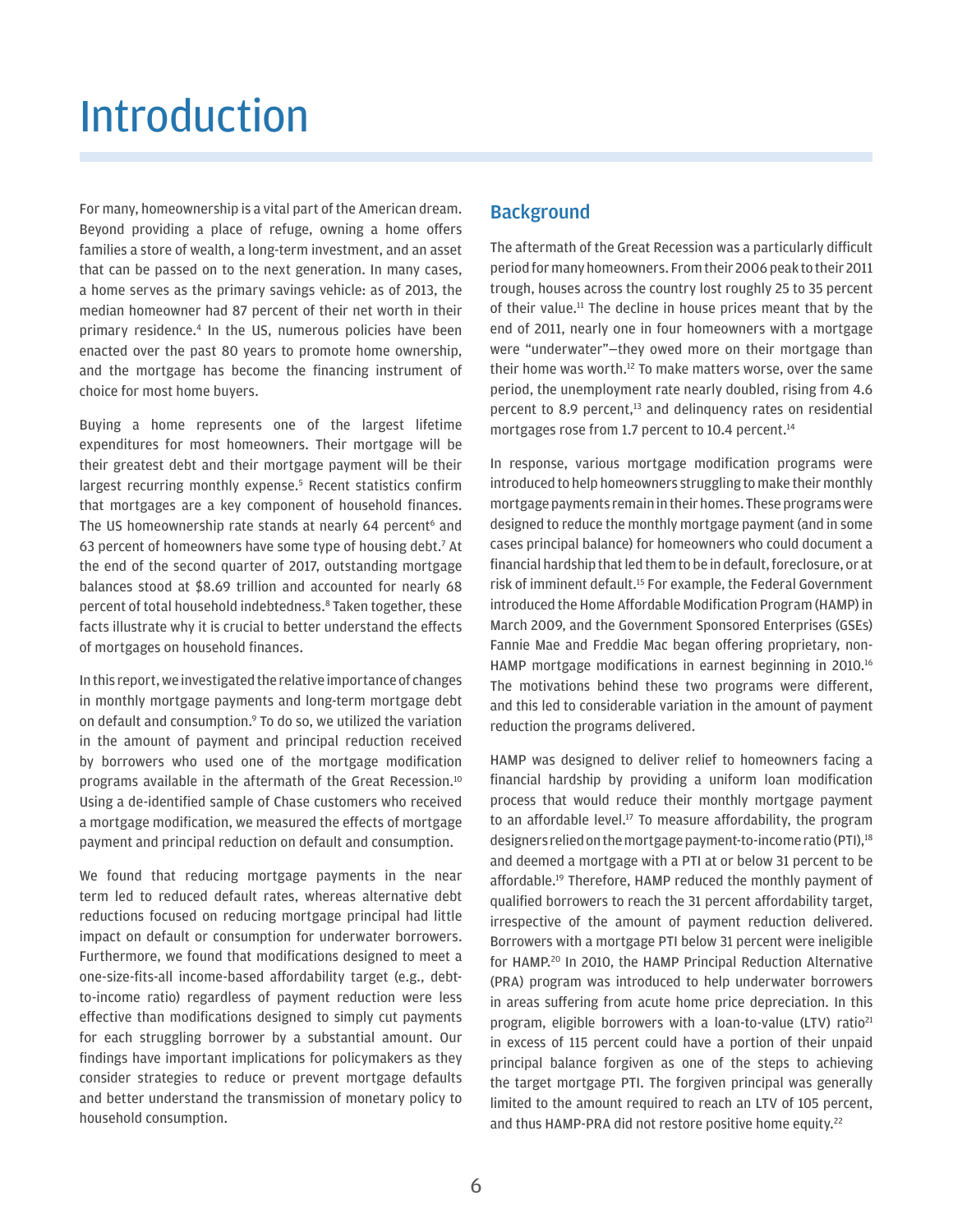In contrast, the objective of the GSE modification programs was to save borrowers from foreclosure when possible as an effective means of mitigating credit losses. Minimizing credit losses became a central goal for the GSEs after the Federal Government takeover in 2008, and their foreclosure prevention efforts were designed accordingly.<sup>23</sup> Only borrowers who were experiencing a financial hardship and ineligible for or had failed to obtain a HAMP modification could apply for a GSE modification.<sup>[24,](#page-31-24) 25</sup> Unlike HAMP, the GSE program had no specific affordability target and no mortgage PTI eligibility requirement, so borrowers with a mortgage PTI below 31 percent were eligible. And though it had no official payment reduction target, the program reduced payments by at least 20 percent.<sup>[26](#page-31-26)</sup> Principal reduction was not offered by the GSE mortgage modification programs until 2016.<sup>[27](#page-32-0)</sup>

Both mortgage modification programs achieved payment reduction for the borrower by altering various terms of their mortgage by specific amounts and in a specified order. Because the amount and ordering of the adjustments applied to each mortgage term differed between the two programs, otherwise similar borrowers experienced material differences in payment reduction. Box 1 has a more detailed description of the two mortgage modification programs.

In the pages that follow, we first quantify the variation in payment reduction offered by these two modification programs. We then use the variation in payment and principal reduction received by borrowers from these two modification programs (and others) to estimate the impact of payment and principal reduction on default and consumption.

#### Box 1. How did mortgage modification programs work?

Each mortgage modification program reduced the borrower's monthly mortgage payment by altering the terms of their mortgage in a specific order, known as a waterfall. In Table 1 we provide a summary of the HAMP and GSE program waterfalls to illustrate the different impacts on mortgage payment and principal.

For HAMP, the mortgage servicer would traverse each step in the waterfall, stopping when the borrower's post-modification mortgage PTI reached the 31 percent affordability target.[28](#page-32-1) This was achieved primarily by principal reduction or temporary interest rate reduction. The GSE program relied on maturity extension as the primary lever to achieve payment reduction. The impact of these waterfall differences can be seen in Figure 1, which shows a comparison of the average payment owed for a sample of borrowers under the status quo and then after modification from HAMP, HAMP-PRA, or the GSE modification program.

|               | <b>HAMP</b>                                                                                                                                                                                                       | GSE Modification (LTV $\geq$ 80%)                                                                                                   | GSE Modification (LTV < 80%)                                                                                                                                                        |  |  |  |  |
|---------------|-------------------------------------------------------------------------------------------------------------------------------------------------------------------------------------------------------------------|-------------------------------------------------------------------------------------------------------------------------------------|-------------------------------------------------------------------------------------------------------------------------------------------------------------------------------------|--|--|--|--|
| <b>Target</b> | Post-modification mortgage PTI = 31%                                                                                                                                                                              | Post-modification payment $\leq$ pre-modification payment                                                                           |                                                                                                                                                                                     |  |  |  |  |
| Step 1        |                                                                                                                                                                                                                   | Capitalize arrearages (e.g., accrued interest)                                                                                      |                                                                                                                                                                                     |  |  |  |  |
| Step 2        | Only for select borrowers who received<br>PRA: If LTV > 115%, reduce unpaid<br>principal balance until LTV reaches 115% <sup>29</sup>                                                                             | Set interest rate to current primary<br>mortgage market 30-year fixed rate                                                          | For fixed-rate loans, interest rate remains<br>the same; For ARMs, interest rate set to<br>the larger of contractual rate and current<br>primary mortgage market 30-year fixed rate |  |  |  |  |
| Step 3        | Reduce interest rate for first five years,<br>subject to a floor of 2%. After year five,<br>increase interest rate by 1% / year until<br>it reaches the market rate prevailing<br>at the time of the modification | <b>Extend term to 480 months</b>                                                                                                    | Offer to extend term to:<br>i. 480 months if modified payment amount<br>$\leq$ current payment amount,<br>ii. 360 months if payment reduction is at<br>least 20%.                   |  |  |  |  |
| Step 4        | Extend contractual term of mortgage by<br>one month at a time, up to a maximum<br>of 480 months from modification date                                                                                            | Forbear principal, limited to the smaller of<br>i. 30% of the unpaid principal balance, or<br>ii, the amount at which $LTV = 115\%$ | iii. 240 months if payment reduction is at<br>least 20%.<br>If multiple conditions are met,<br>borrower can choose their term                                                       |  |  |  |  |
| Step 5        | Forbear principal, <sup>30</sup> limited to the smaller of<br>i. 30% of unpaid principal balance, or<br>ii, the amount at which LTV reaches 80%                                                                   |                                                                                                                                     |                                                                                                                                                                                     |  |  |  |  |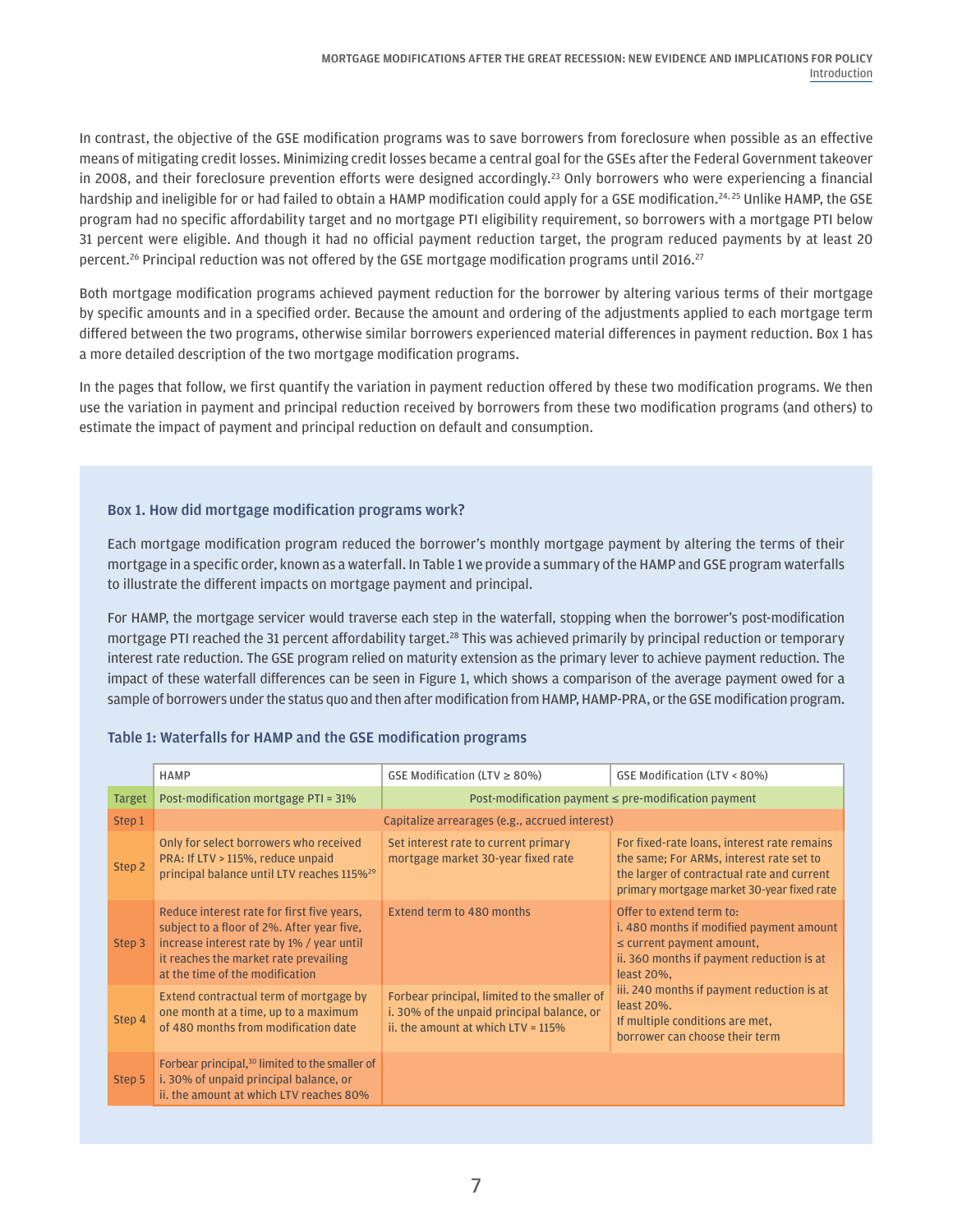The left panel of Figure 1 shows that both HAMP and HAMP-PRA modifications gave the borrower considerable payment reductions for the first five years after modification. HAMP recipients experienced a step-up in mortgage payments beginning in year six (as per step 3 in Table 1), and a balloon payment at maturity resulting from principal forbearance. HAMP-PRA recipients experienced a smaller increase in payments and a smaller balloon payment, as forgiven principal offset both effects.<sup>[31](#page-32-4)</sup>

The GSE modification program achieved payment reduction by setting the interest rate on the mortgage to the prevailing 30-year fixed mortgage rate and extending the mortgage term to a maximum of 40 years, as shown in the right panel of Figure 1. As such, there was no need for a step-up in interest rate in the years after modification. However, payments after a GSE modification extended further out in time relative to payments after a HAMP modification. GSE modifications also had a balloon payment at maturity resulting from principal forbearance.



Figure 1: Average annual payment due under Status Quo, HAMP, HAMP-PRA, and GSE modification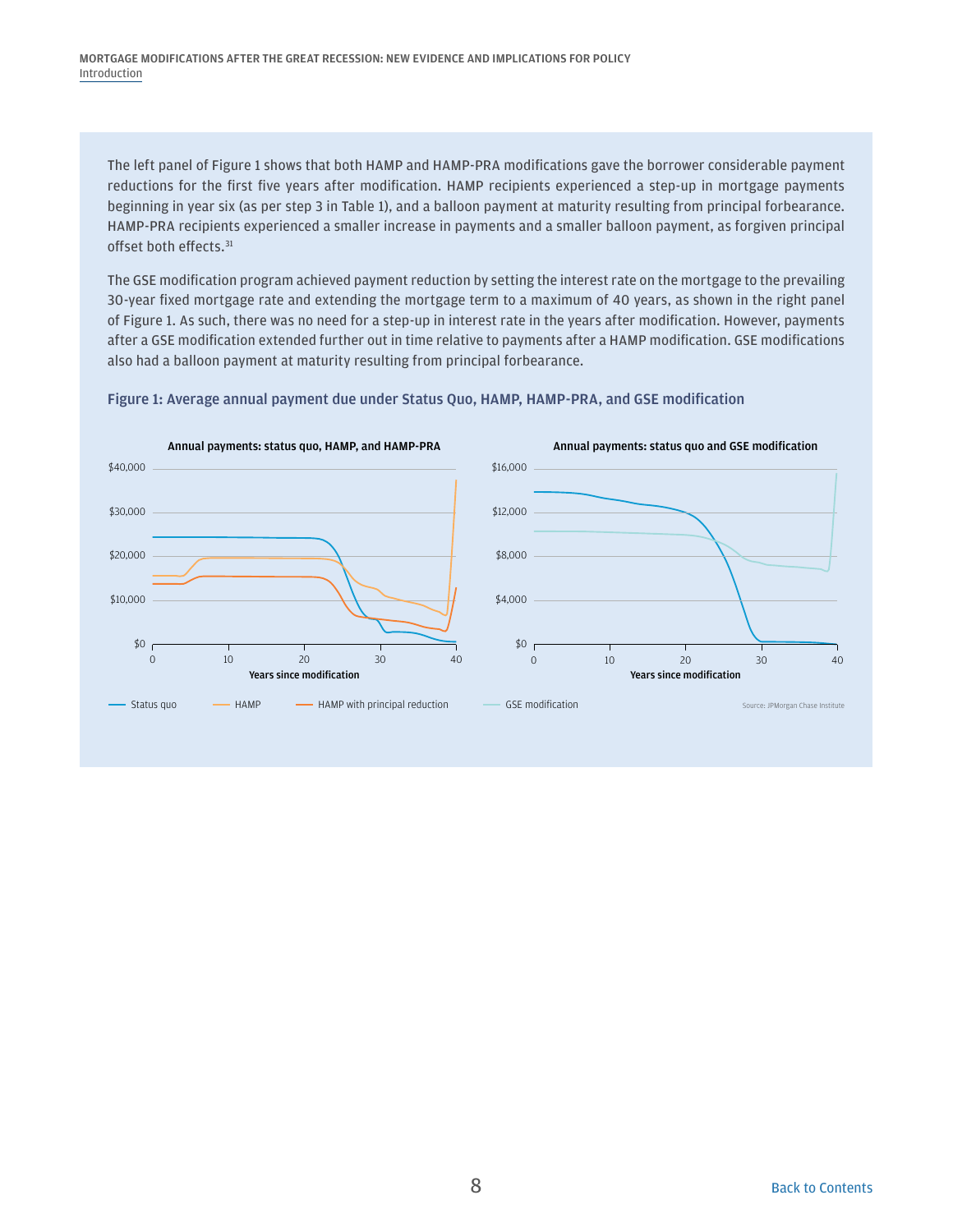## <span id="page-10-0"></span>**Findings**

### Finding **One**

Payment reduction for borrowers with similar payment burdens varied by two to three times across different modification programs.

As discussed in the previous section, the motivations and modification waterfalls behind the HAMP and GSE mortgage modification programs were different, and this led to considerable variation in the amount of payment reduction the programs delivered to borrowers with similar payment burdens. Here and in the rest of this report, we measure payment burden using pre-modification mortgage PTI.<sup>32</sup>

To measure the variation in mortgage payment reduction experienced by homeowners, we used a sample of Chase mortgage customers who received a HAMP or GSE mortgage modification. Figure 2 shows the average amount of payment reduction borrowers in this sample received for various levels of pre-modification mortgage PTI. The 31 percent mortgage PTI target for HAMP meant that payment reductions for these borrowers (orange line) varied depending on pre-modification mortgage PTI: HAMP recipients with a high pre-modification mortgage PTI received larger payment reductions, while those with a low pre-modification mortgage PTI received smaller reductions. In contrast, for GSE modification recipients, payment reduction (blue line) was relatively constant across all pre-modification mortgage PTI levels.



#### Figure 2: Mortgage payment reduction varied by modification program for similar pre-modification mortgage PTI ratios

Figure 2 provides two examples of how payment reduction differed for HAMP and GSE recipients with a similar mortgage PTI. First, borrowers with a high mortgage PTI ratio (above 50 percent, shown in the yellow region) received more than twice as much payment reduction from HAMP compared to the GSE program. These HAMP recipients received an average payment reduction of 55 percent (\$860/month or 25 percent of their monthly income) compared to 27 percent (\$370/month or 11 percent of their monthly income) for GSE modification recipients.[33](#page-32-6)

Second, borrowers with a low mortgage PTI (shown in the green region) received three times as much payment reduction from the GSE program compared to HAMP. These GSE modification recipients experienced a 25 percent (\$310/month or 6 percent of their monthly income) payment reduction, whereas HAMP recipients experienced a payment reduction of 8 percent (\$100/month or 2 percent of their monthly income).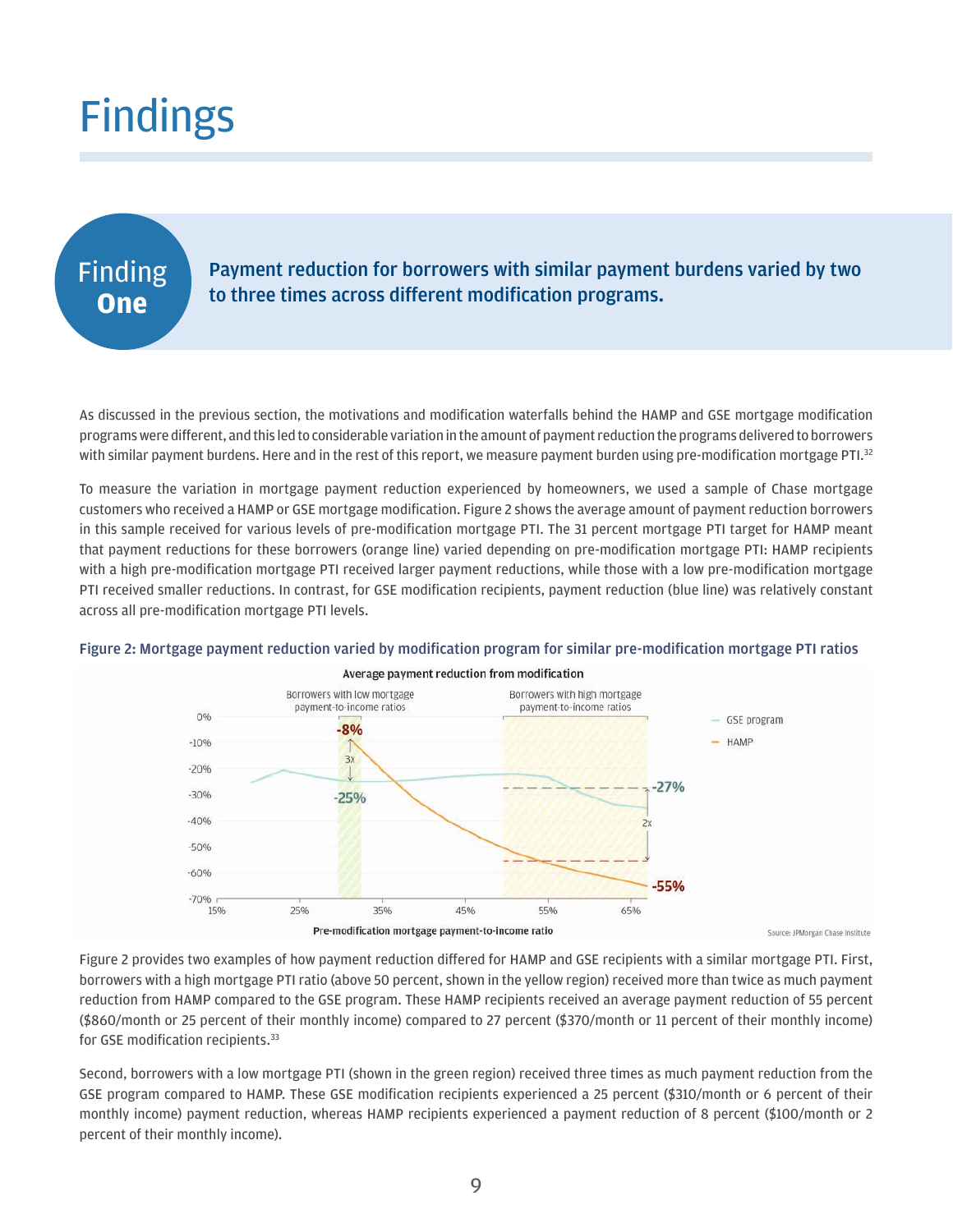MORTGAGE MODIFICATIONS AFTER THE GREAT RECESSION: NEW EVIDENCE AND IMPLICATIONS FOR POLICY Findings

### Finding **Two**

#### A 10 percent mortgage payment reduction reduced default rates by 22 percent.

A 10 percent reduction in mortgage payment reduced default rates in the two years after modification by 22 percent. To provide perspective on the scale of the impact, consider that between April 2009 and October 2016 about 6.5 million mortgages were modified through HAMP or a private modification program.<sup>34</sup> Reducing the mortgage payments of these homeowners by an additional 10 percent would have kept roughly 169,000 more homeowners from falling 90 or more days behind on their payments in the two years after modification.[35](#page-32-8)

We arrived at our estimate of the impact of payment reduction on default by using the fact that the amount of payment reduction delivered differed between HAMP and the GSE modification program and across pre-modification mortgage PTI levels for HAMP recipients. For this analysis, we used a sample of over 95,000 GSE-backed mortgages that were modified through one of these two programs.[36](#page-32-9) Using data taken from this sample, we first provide visual evidence of a relationship between payment reduction and default and then describe our strategy for calculating a causal estimate.

Taken together, the two panels of Figure 3 provide visual evidence that incremental payment reductions might have lowered default rates. The left panel of Figure 3 shows the relationship between payment reduction and pre-modification mortgage PTI for this sample. Payment reductions for HAMP recipients increased as pre-modification mortgage PTI increased (orange line), while payment reductions for GSE modification recipients were relatively constant regardless of pre-modification mortgage PTI (blue line).

The right panel of Figure 3 shows the relationship between default rates in the two years following modification and pre-modification mortgage PTI. HAMP recipients with higher pre-modification mortgage PTI ratios show lower default rates than HAMP recipients with lower pre-modification mortgage PTI ratios (orange line). In contrast, default rates for GSE modification recipients (blue line) were relatively constant regardless of pre-modification mortgage PTI.

The combination of the two panels of Figure 3 suggests that payment reduction reduced default because the default rates of HAMP recipients who received larger payment reductions were lower than the default rates of HAMP recipients who received smaller payment reductions, while the default rates and payment reductions of GSE modification recipients were relatively constant.



#### Figure 3: Borrowers with larger payment reductions had lower default rates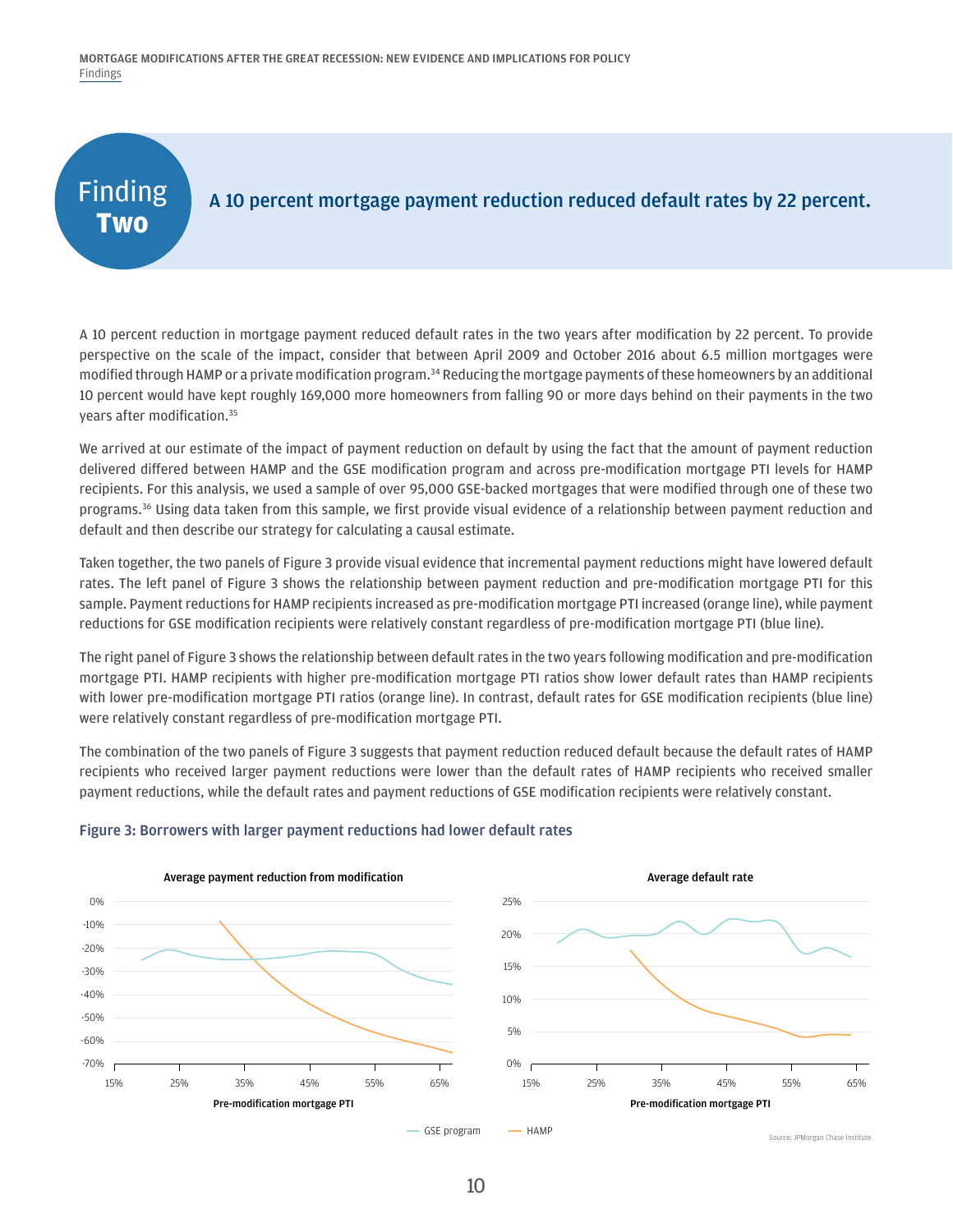Between April 2009 and October 2016 about 6.5 million mortgages were modified through HAMP or a private modification program. Reducing the mortgage payments of these homeowners by an additional 10 percent would have kept roughly 169,000 more homeowners from defaulting.

To calculate a causal estimate of the impact of payment reduction on default, we used the variation in payment reduction noted above. Our research design utilizes the fact that within the HAMP program borrowers with a high pre-modification mortgage PTI received more payment reduction than borrowers with a low pre-modification mortgage PTI. One concern with a strategy relying on variation in payment reduction between high and low mortgage PTI borrowers is that default rates might have differed between these two sets of borrowers for many reasons. However, GSE borrowers with widely varying mortgage PTIs had similar default rates, as shown in the right panel of Figure 3, suggesting that mortgage PTI alone was not an important determinant of default.

We used an instrumental variables strategy to arrive at our causal estimate[.37](#page-32-10) First, we calculated the payment reduction per unit of premodification mortgage PTI. This calculation is analogous to measuring the difference in slope between the orange line (HAMP modifications) and the blue line (GSE modifications) in the left panel of Figure 3. Second, we repeated the exercise using default rate data, measuring the difference in the slope of the two lines in the right panel of Figure 3. The second step gave us an estimate of the change in

default rate per unit of pre-modification mortgage PTI. Dividing our second estimate by our first estimate generated an estimate that a 10 percent payment reduction reduced default rates by 2.6 percentage points. Finally, we divided the impact in percentage points by the 11.9 percent average default rate for this sample to recover our headline that a 10 percent payment reduction reduced subsequent default rates by 22 percent.

We used the estimate from the analysis above for our headline because it is based on a sample that spans a wide spectrum of premodification mortgage PTI levels (between 19 percent and 67 percent). To further test our causal estimate of the impact of payment reduction on default, we did a similar exercise using a different, smaller sample from a narrower pre-modification mortgage PTI band and a second research design that employed the HAMP 31 percent mortgage PTI eligibility requirement.

#### The impact of payment reduction on default for homeowners near the 31 percent HAMP mortgage PTI cutoff

We compared the default rates of borrowers with a pre-modification mortgage PTI right around the 31 percent mortgage PTI HAMP eligibility requirement and found that, for these low mortgage PTI borrowers, a 10 percent reduction in mortgage payment reduced default rates in the two years after modification by 12 percent.

For this analysis, we used a sample of nearly 37,000 non-GSE mortgages that were modified through HAMP or a Chase proprietary modification program. Again, we included first modifications only.<sup>38</sup> We used a regression discontinuity strategy to compare payment reduction for borrowers with a pre-modification mortgage PTI just below and just above the 31 percent mortgage PTI HAMP eligibility requirement, as shown in the left panel of Figure 4.[39](#page-32-12)

The left panel of Figure 4 shows that borrowers just below the 31 percent cutoff received a much larger payment reduction than borrowers just above the cutoff. This is because the average borrower with a pre-modification mortgage PTI just below the cutoff was ineligible for HAMP, and through the Chase program received a payment reduction around 30 percent. This was our treatment group. In contrast, most borrowers with a pre-modification mortgage PTI just above the cutoff received a HAMP modification. The HAMP payment reduction was limited to the amount necessary to reach the 31 percent mortgage PTI affordability target, so these borrowers received relatively little relief: the average payment reduction was 14 percent. This was our control group. The difference in payment reduction received between our treatment and control group was 16 percentage points.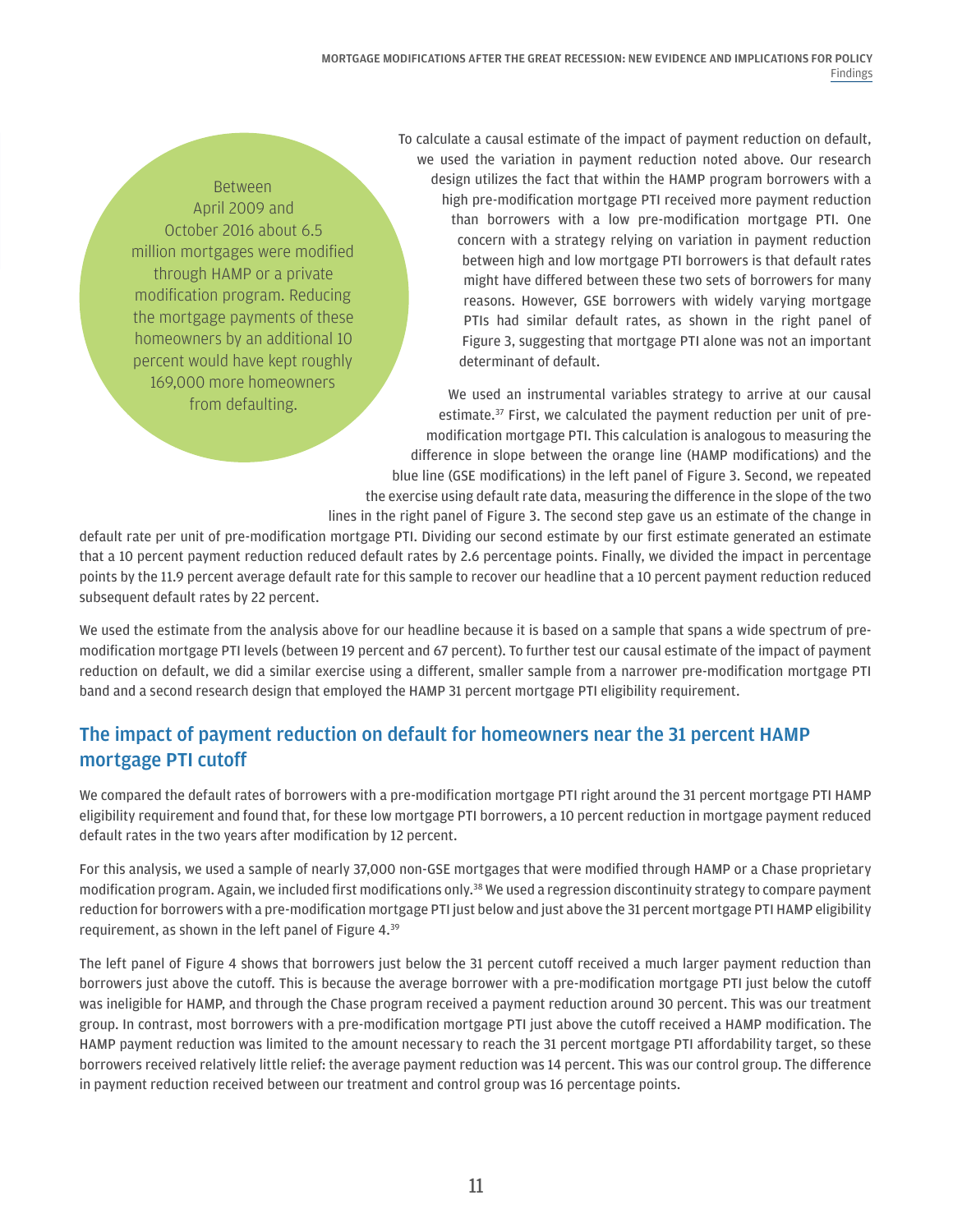



Source: JPMorgan Chase Institute

To measure the impact of the additional payment reduction on default, we use the default rate data for this sample, as shown in the right panel of Figure 4. For borrowers just below the 31 percent cutoff, the additional 16 percentage points of payment reduction reduced default rates by 5 percentage points relative to borrowers just above the 31 percent cutoff. Scaling this estimate to a 10 percent payment reduction yields a 3.4 percentage point reduction in default, and then dividing by the 29 percent default rate for our control group at the 31 percent cutoff recovers our estimate that a 10 percent payment reduction led to a 12 percent reduction in default rates over the two-year period following modification.<sup>[40](#page-32-13), [41](#page-32-14)</sup>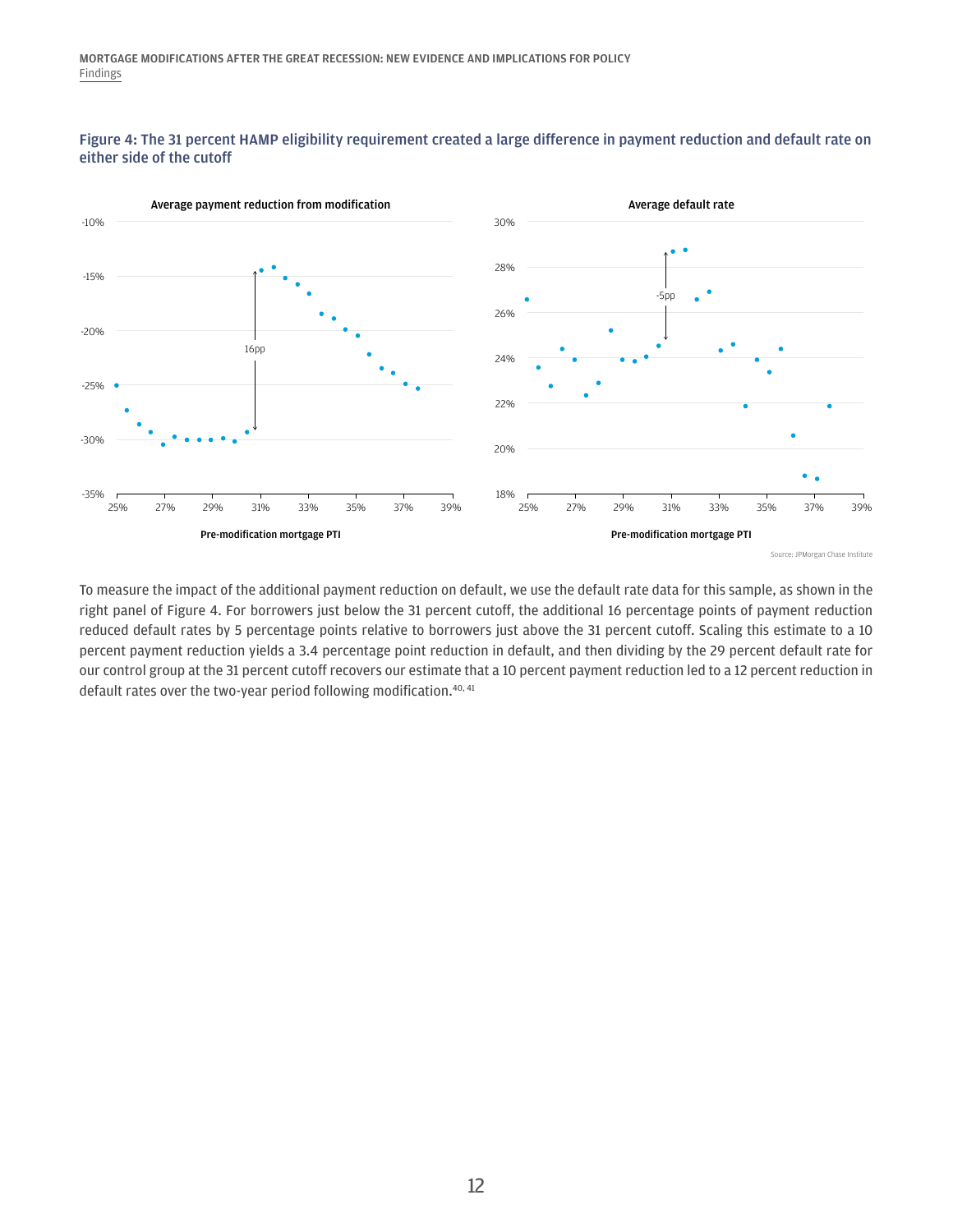### Finding **Three**



We measured the impact of principal reduction on default by comparing outcomes of borrowers who received standard HAMP modifications to outcomes of borrowers who participated in the HAMP Principal Reduction Alternative (PRA) program (described in Box 1). This comparison showed that, for borrowers who remained underwater, principal reduction had no effect on default rates.<sup>[42](#page-32-15)</sup>

While the standard HAMP modification offered no principal reduction, HAMP-PRA offered principal reduction to borrowers with an LTV above 115 percent. This reduction in principal was forgiven by the lender, meaning that the borrower's mortgage debt outstanding was reduced by this amount. Borrowers in the HAMP and HAMP-PRA programs received similar payment reductions in the five year period after modification, allowing us to isolate and measure the impact of principal reduction on default.<sup>43</sup>

To visualize the impact of principal reduction on default, we compared the post-modification default rates of about 2,000 HAMP-PRA recipients and about 7,000 HAMP recipients who were underwater but did not receive PRA[.44](#page-32-17) On average HAMP-PRA reduced the unpaid principal balance of recipients in this sample by 32 percent (\$112,000). Figure 5 shows that default rates for these two groups were very similar in the two years after modification, providing visual evidence that for underwater borrowers, principal reduction had a negligible impact on default.<sup>[45](#page-32-18)</sup>



#### Figure 5: For underwater borrowers, principal reduction had a negligible effect on default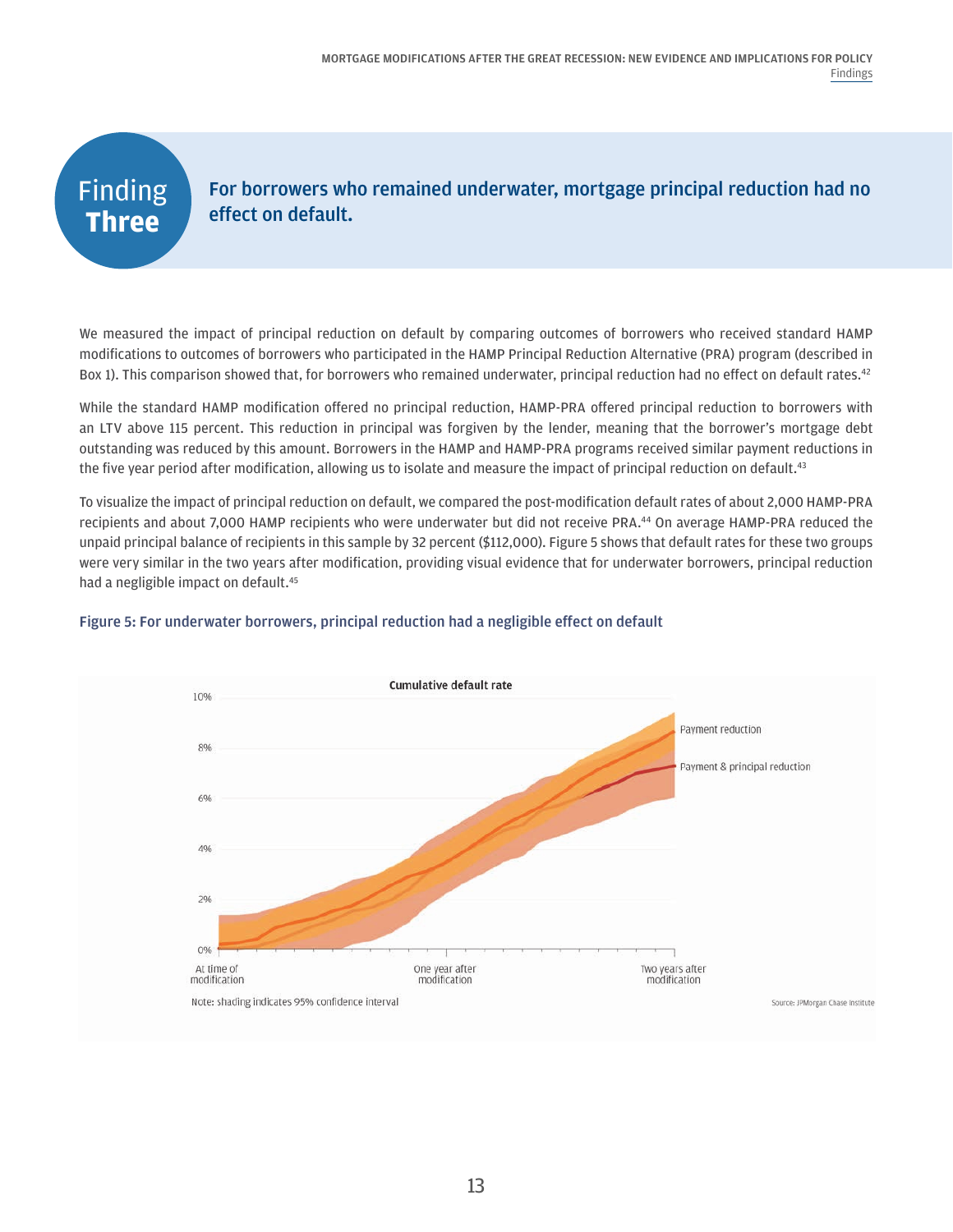MORTGAGE MODIFICATIONS AFTER THE GREAT RECESSION: NEW EVIDENCE AND IMPLICATIONS FOR POLICY Findings

We turn to Ganong and Noel (2017) for causal evidence to support this finding.<sup>46</sup> They found that the \$35,000 of principal reduction received by HAMP-PRA borrowers in their sample had a statistically insignificant impact on their probability of default.

If principal reduction did not impact default rates, this suggests that "strategic default" was not the primary driver of default decisions for these underwater borrowers, meaning that they were not defaulting simply because they owed more on their mortgage than their house was worth. If strategic default were evident, then reductions in mortgage principal that brought borrowers closer to being above water should have reduced default. However, while the HAMP-PRA recipients analyzed in Ganong and Noel (2017) received principal reduction that decreased their LTVs by 11 percentage points on average, the difference in post-modification default rates of HAMP-PRA and HAMP recipients was negligible.

Strategic default was not the driver of default decisions for the underwater borrowers in our sample.

Two caveats limit the scope of the evidence from Ganong and Noel (2017). First, HAMP and HAMP-PRA were only available for mortgages on owner-occupied primary residences with an unpaid principal balance below  $$730,000<sup>47</sup>$  In addition, the average borrower in this analysis had an LTV of 126 percent, while borrowers in the 90<sup>th</sup> percentile had an LTV of 163 percent. Therefore, these results may not apply to borrowers with investor properties, larger loan balances, or higher LTVs.<sup>48</sup> Second, forgiving principal could be an effective tool against foreclosures to the extent that it restores positive home equity. If forgiving principal takes them above water, a borrower facing financial hardship can sell their home or find alternative resolutions rather than going through

foreclosure. This was not the case for HAMP-PRA recipients because the program did not restore positive home equity.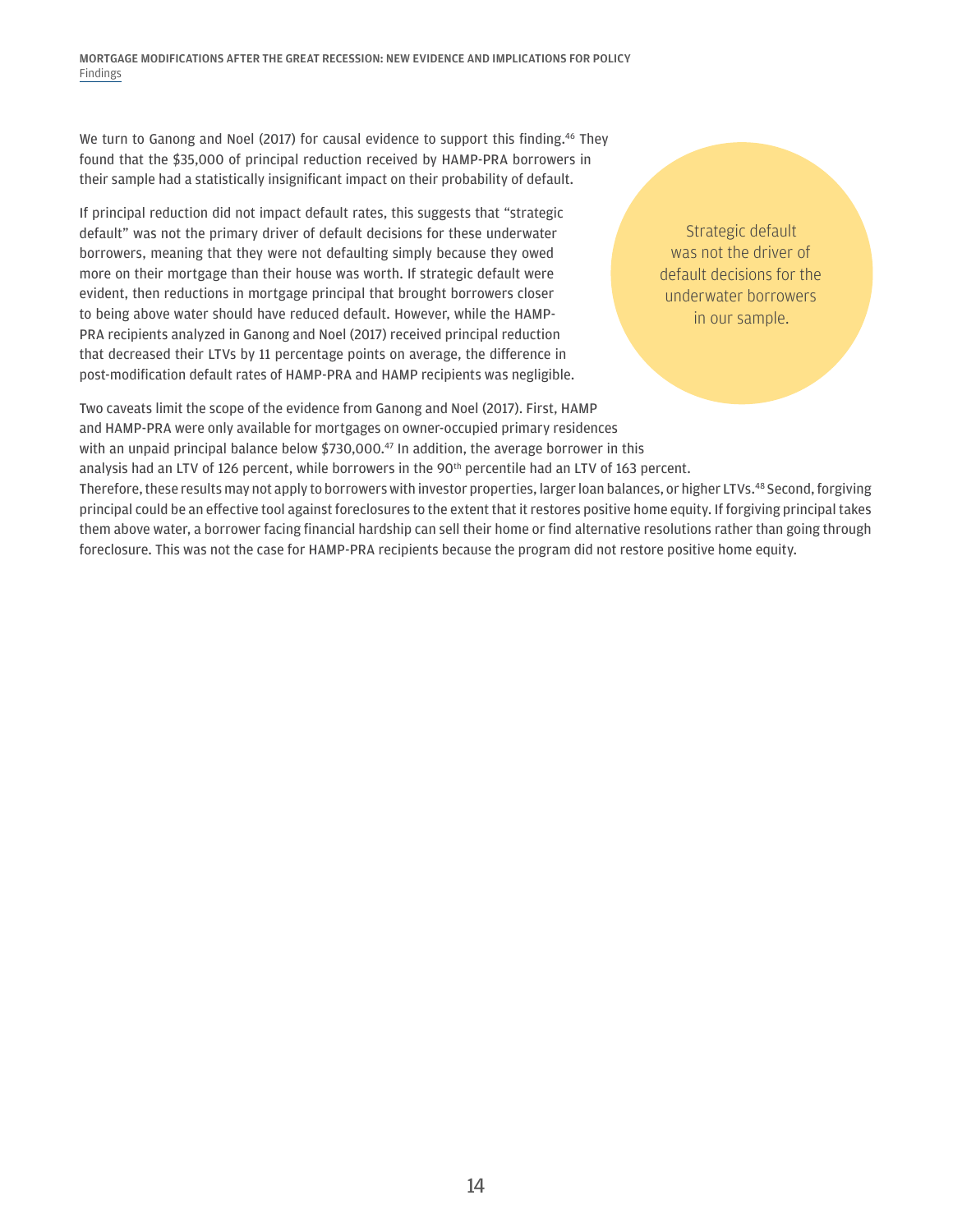### Finding **Four**

For borrowers who remained underwater, mortgage principal reduction had no effect on consumption.

We used a sample of over 10,000 Chase customers who had both a Chase mortgage and a Chase credit card to examine the effects of principal reduction on consumption.<sup>49</sup> We found that for underwater borrowers, principal reduction had no material impact on consumption.<sup>[50](#page-32-23)</sup>

We isolated the effects of principal reduction on consumption for underwater borrowers by comparing the spending patterns of HAMP and HAMP-PRA recipients in the year following modification, in a similar manner to the analysis described in Finding 3. On average, the HAMP-PRA recipients in this sample had \$109,000 of principal forgiven. Because payment reductions for these two groups were similar, we could generate a causal estimate of the impact of principal reduction on consumption by comparing the spending of HAMP-PRA recipients (our treatment group) to underwater HAMP recipients (our control group).

Our analytical framework relied on the assumption that consumption trends in the two groups would be the same in the absence of principal reduction, which is plausible if the two groups had parallel pre-trends in spending. We provide visual evidence to support this assumption in Figure 6, in which we compare credit card spending for these two groups in the 12-month period before modification.<sup>[51](#page-32-24)</sup> The two groups exhibited similar trends in spending in the pre-modification period and little divergence after modification, indicating that principal reduction had little effect on spending.

#### Figure 6: Credit card spending by HAMP and HAMP-PRA recipients exhibited similar patterns both before and after modification, suggesting that principal reduction had little impact on consumption

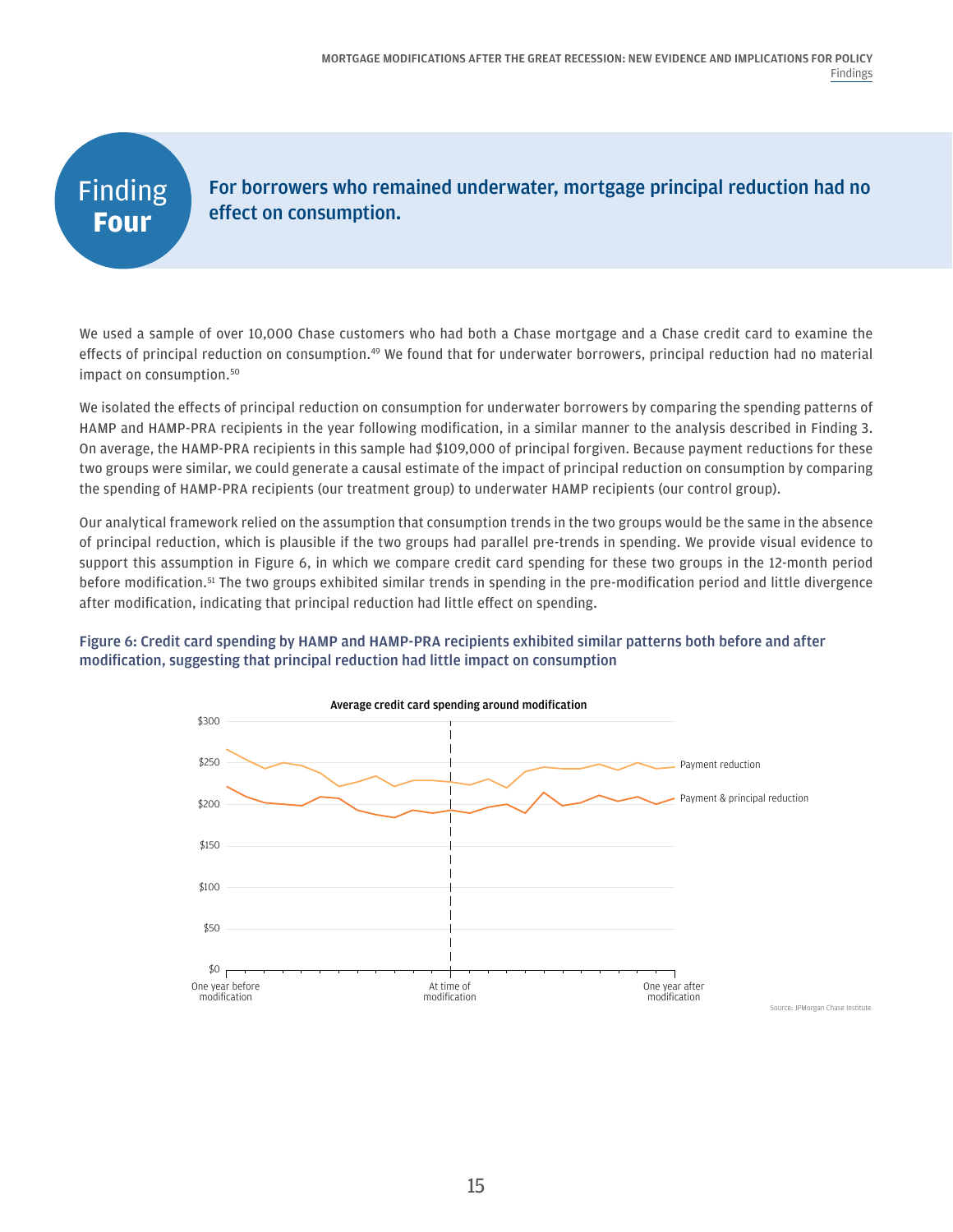For underwater borrowers, the marginal propensity to consume out of a gain in housing equity was nearly zero.

To generate a causal estimate, we calculated the difference in pre- and post-modification spending by HAMP-PRA recipients relative to the difference in pre- and postmodification spending by HAMP recipients. We found that the difference in postmodification spending between HAMP-PRA and HAMP recipients relative to their pre-modification spending was small and not statistically significant: every \$1 of principal reduction decreased consumption by 0.1 cents, with a 95 percent confidence interval ranging from -2 cents to 2 cents.<sup>52</sup>

> This analysis implies that for underwater borrowers, the marginal propensity to consume out of a gain in housing equity was small and statistically insignificant. We hypothesize that the lack of spending response was a function of the borrower's inability to access the gain in home equity. Equity extraction through a cash-out refinancing or home equity loan is not an option for a homeowner with an underwater mortgage.

We also attempted to measure the impact of payment reduction on consumption using the same analytical framework as in Finding 2, but found inconclusive results our estimates were not statistically significant, though we did not have enough power to reject economically significant impacts.<sup>[53](#page-32-26)</sup>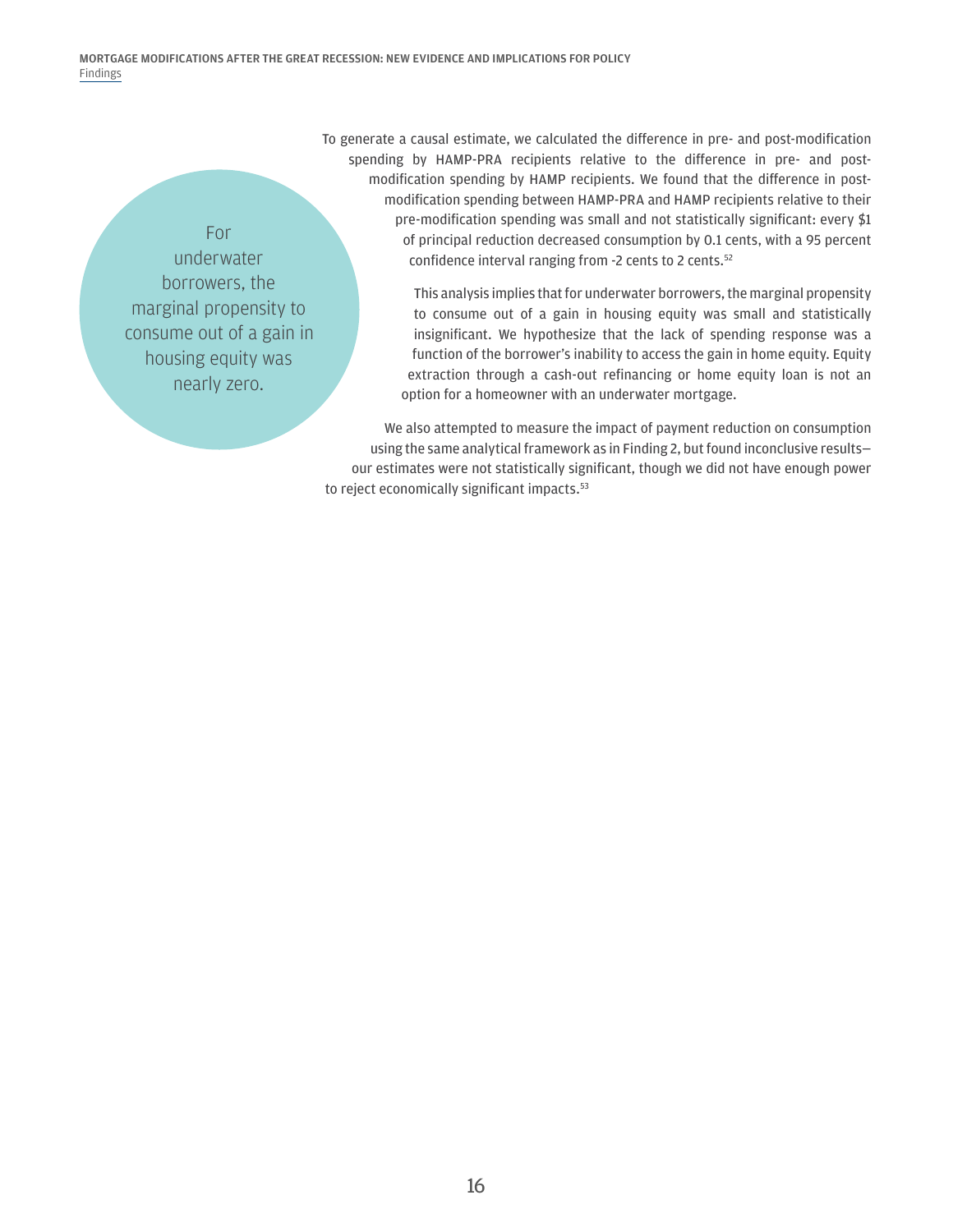### **Finding Five** Default was correlated with income loss, regardless of debt-to-income ratio or home equity. Why would payment reduction be more effective than principal reduction at reducing default? To answer this question, we examined the correlation between income and mortgage default for homeowners with different levels of payment and debt burden, measured in terms of mortgage PTI and LTV. Our data provides suggestive evidence that mortgage default closely followed a negative income

In Figure 7, we highlight the relationship between income loss and default for a sample of nearly 11,000 Chase mortgage customers who had a Chase deposit account and defaulted on their mortgage.<sup>[54](#page-32-27)</sup> Figure 7 shows the change in the path of monthly income and mortgage payment made over the 12 months before and after default relative to a baseline period (12 months before default)[.55](#page-32-28) Income dropped in the five months leading up to default. A few months after the initial drop in income, mortgage payments made declined and then dropped steadily until borrowers reached default. These results are consistent with the finding in Farrell and Greig (2015) that the typical individual did not have a sufficient financial buffer to weather the degree of income volatility evident in their data. If they did, mortgage payments made would not drop two months after a drop in income. To the extent that income recovered in the months that follow default, our data indicated that homeowners returned to making mortgage payments.<sup>[56](#page-32-29)</sup>

#### Figure 7: A substantial negative income shock preceded default

shock, irrespective of mortgage PTI or LTV.



#### Average change in monthly income and mortgage payment made from baseline

Figure 7 helps explain why payment reduction is an effective countermeasure to reduce default: a payment reduction can help make mortgage payments affordable again for a household experiencing an income shock. Next, we explored the correlation between income and mortgage default for homeowners with different levels of payment burden, measured by mortgage PTI.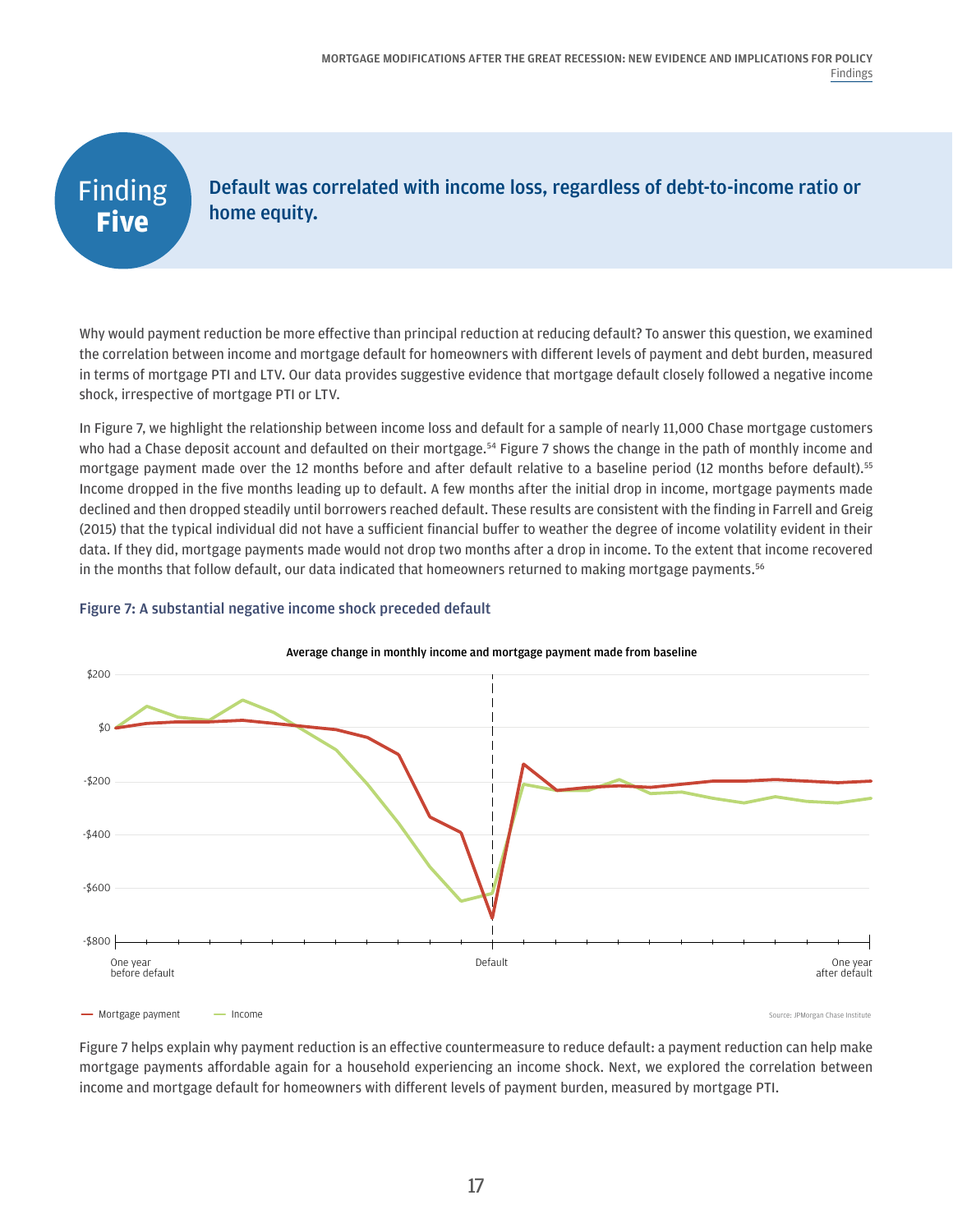In Figure 8, we reconstructed Figure 7, but split our sample by pre-modification mortgage PTI.<sup>[57](#page-33-0)</sup> The left panel of Figure 8 shows borrowers with a below-median mortgage PTI (< 31 percent), while the right panel shows borrowers with an above-median mortgage PTI (≥ 31 percent).<sup>[58](#page-33-1)</sup> In both cases, the pattern was the same: income steadily dropped in the five months leading up to default. After default, income and mortgage payments partially recovered.









Figure 8 shows that the income pattern that precedes default was similar for both belowand above-median mortgage PTI borrowers, suggesting that it was a loss in income rather than a high payment burden that triggered default. This similarity in response suggests that affordability targets based on regular income may be a less effective method of reducing mortgage defaults. For example, HAMP had a 31 percent affordability target for payment reduction, suggesting that borrowers with a mortgage PTI at or below 31 percent had "affordable" mortgages, while borrowers with higher mortgage PTIs had "unaffordable" mortgages. Our data did not support such a distinction.

Finally, we explored the relationship between income and mortgage default for homeowners with different levels of home equity. We show analogous results for above water and underwater borrowers in the left and right panels of Figure 9 respectively.<sup>59</sup> Again, for both groups the pattern was the same: default closely followed a sharp drop in income, and mortgage payment made recovered as income recovered.

Income loss preceded default by a few months, suggesting borrowers in our sample did not hold enough financial reserves to weather a drop in income.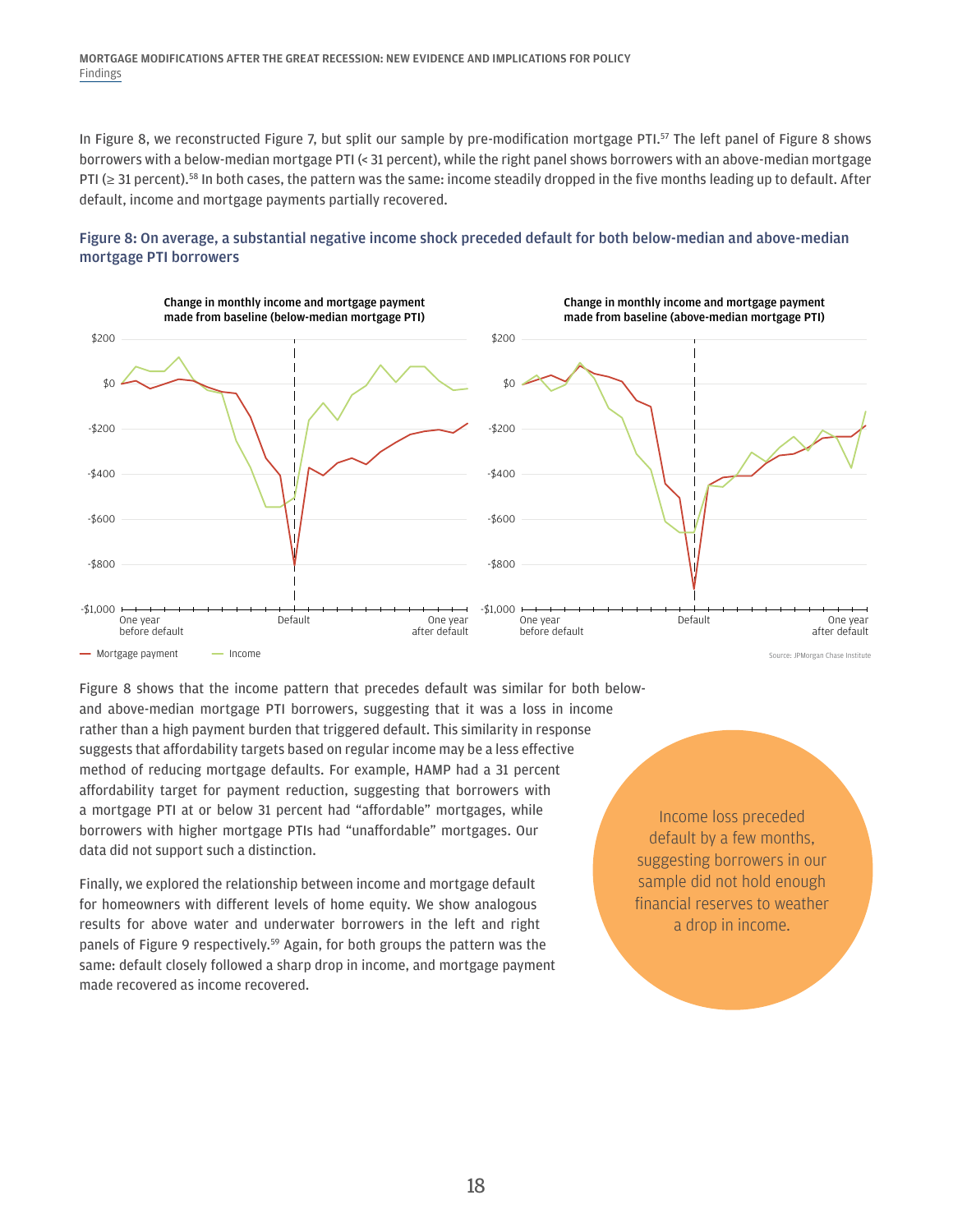

#### Figure 9: On average, a substantial negative income shock preceded default for both above water and underwater borrowers

Mortgage payment **- Income Income Income Income Income Income Income Institute Income Institute** 

The results shown in Figure 9 led us to two conclusions. First, default was triggered by cash flow shocks for both underwater and above water borrowers, which may explain why principal reduction was ineffective at reducing default. Principal reduction that didn't result in an incremental reduction in monthly mortgage payment had little impact on immediate cash flows and therefore little impact on default. Second, the similarity in the relationship between income shock and default for both above water and underwater borrowers provides further evidence that underwater borrowers were not defaulting simply because they owed more on their mortgage than their house was worth. While there was speculation that strategic default was prevalent in the face of negative home equity during the Great Recession, it was not apparent in our data.

Taken together, the results described above indicate that the design of mortgage modification programs should not focus on borrower debt-to-income and LTV and the trade-offs inherent in trying to reduce one or the other. Modifications that simply deliver substantial monthly payment reduction will be more effective at reducing default than modifications that focus on achieving a certain debt-toincome ratio or reducing the LTV of underwater borrowers.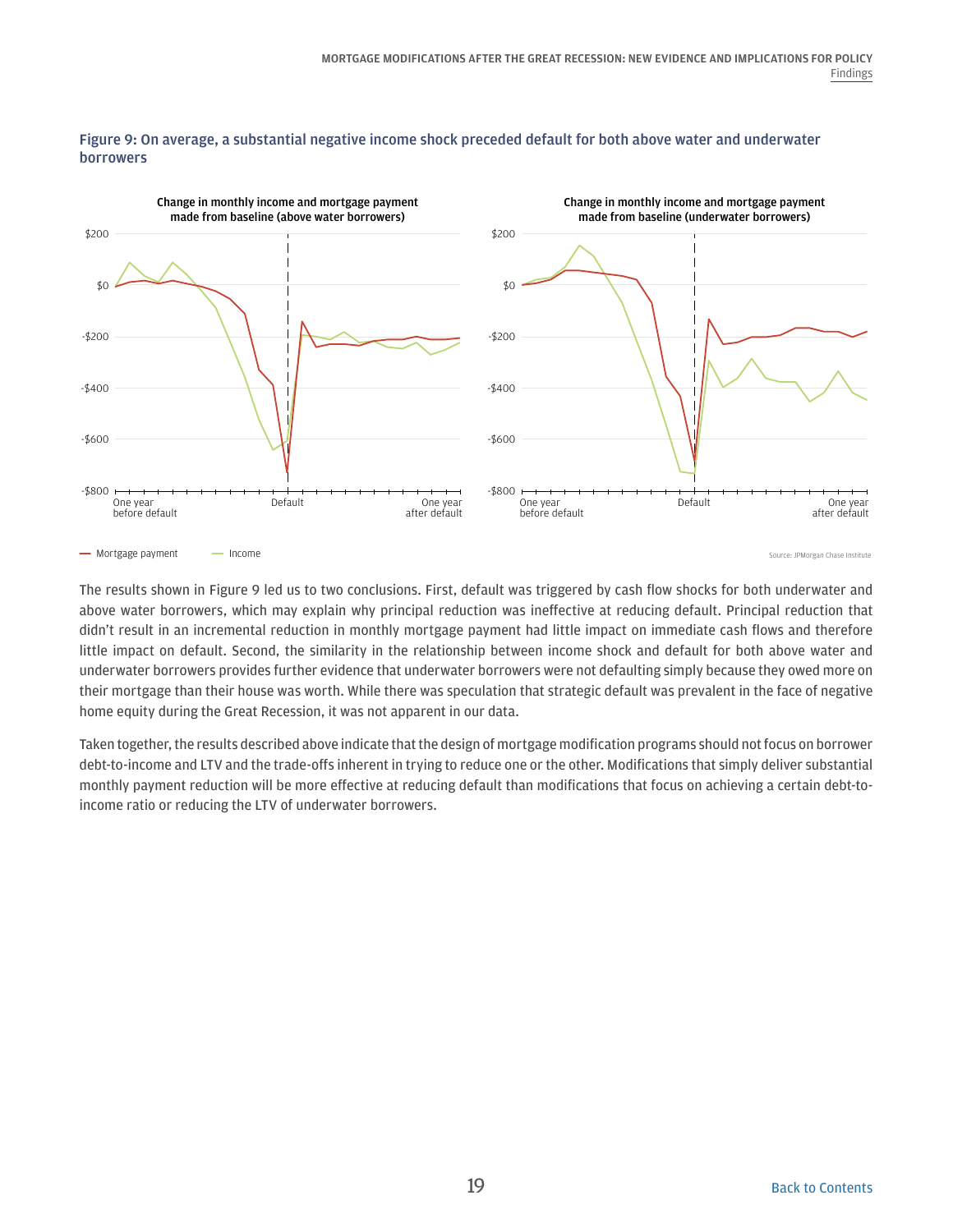## <span id="page-21-0"></span>**Implications**

The findings in this report inform policy on two fronts. First, our findings on the impact of payment and principal reduction on default can help policymakers as they develop future programs and standards aimed at reducing or preventing mortgage defaults. In addition, our finding on the lack of spending response to gains in home equity for underwater borrowers can assist policymakers focused on understanding the link between monetary policy and consumption.

#### Future Mortgage Modification Programs

The HAMP program ended at the close of 2016. As the mortgage industry and policymakers consider the optimal framework for future mortgage modification programs, our findings suggest that these programs will be most effective at reducing default rates if they focus on providing homeowners who are struggling to make their monthly payments with material payment reductions. In contrast, programs that optimize according to a payment-to-income ratio or LTV target will be less effective at reducing default.

For modification programs intended to reduce defaults, the payment reduction should not be limited to an amount that reaches a pre-determined affordability target, without regard to the amount of payment reduction delivered. A one-size-fits-all affordability target did not prove effective in this context, as illustrated by our comparison of default rates for borrowers on either side of the HAMP 31 percent mortgage PTI cutoff. Furthermore, we have shown that default was correlated with negative income shocks regardless of the borrower's mortgage PTI, and income shocks are hard to account for when setting a one-time affordability target.

Mortgage debt reduction programs that target a specific LTV ratio in an attempt to reduce default rates will be less effective if they leave homeowners underwater. Our data showed that for borrowers who were underwater, payment-focused mortgage debt reduction was more effective at slowing default than principal-focused mortgage debt reduction.<sup>[60](#page-33-3)</sup> In addition, it was income shocks, not negative home equity, that correlated with default decisions and our data presented no evidence of strategic default. Two caveats are important to highlight. First, principal reductions could be an effective tool against foreclosures to the extent that they restore positive home equity, as above-water borrowers who encounter income shocks can sell their home or find alternative resolutions rather than going through foreclosure. Second, principal reductions undertaken when borrowers still have positive equity may be more effective at increasing consumption than our data suggested.

Both the "Flex Modification" introduced by the GSEs and the "One Mod" principles for loan modifications produced by the Mortgage Bankers Association are consistent with the implications of our findings in that they target a minimum payment reduction of 20 percent. However, both programs keep in place an affordability target, which we found to be a less valuable feature of modifications.<sup>[61](#page-33-4)</sup>

#### Underwriting Standards and Measures of Ability-to-Repay

With respect to setting underwriting standards aimed at preventing default in the first instance, our analysis indicates that certain financial measures available at origination may not be helpful in predicting defaults. The ability-to-pay rule requiring a borrower's total debt-to-income ratio (DTI) not exceed 43 percent to satisfy Qualified Mortgage (QM) requirements is one such example.<sup>62,63</sup> The fact that default was correlated with income loss regardless of mortgage PTI provides evidence that affordability measures were not a good predictor of default. Both high and low mortgage PTI borrowers experienced a similar income drop just prior to default, suggesting that even among those borrowers whose mortgages would be categorized as unaffordable by conventional standards, it was a drop in income rather than a high level of payment burden that triggered default.<sup>64</sup> To the extent that a mortgage modification can be considered a re-origination, our findings may have application to underwriting standards as well. DeFusco et al. (2017) provides support for this reasoning, showing evidence that had the QM 43 percent total DTI limit been in effect after 2004, it would have resulted in a minimal reduction in five-year default rates on mortgages originated between 2005 and 2008.

There are two additional factors to consider with respect to using total DTI as an affordability measure for mortgage origination or modification. First, a rule based on total DTI may unfairly penalize borrowers who have difficulty producing proof of income (e.g., the self-employed or small business owners) by limiting their access to a new or modified loan or increasing their cost of credit.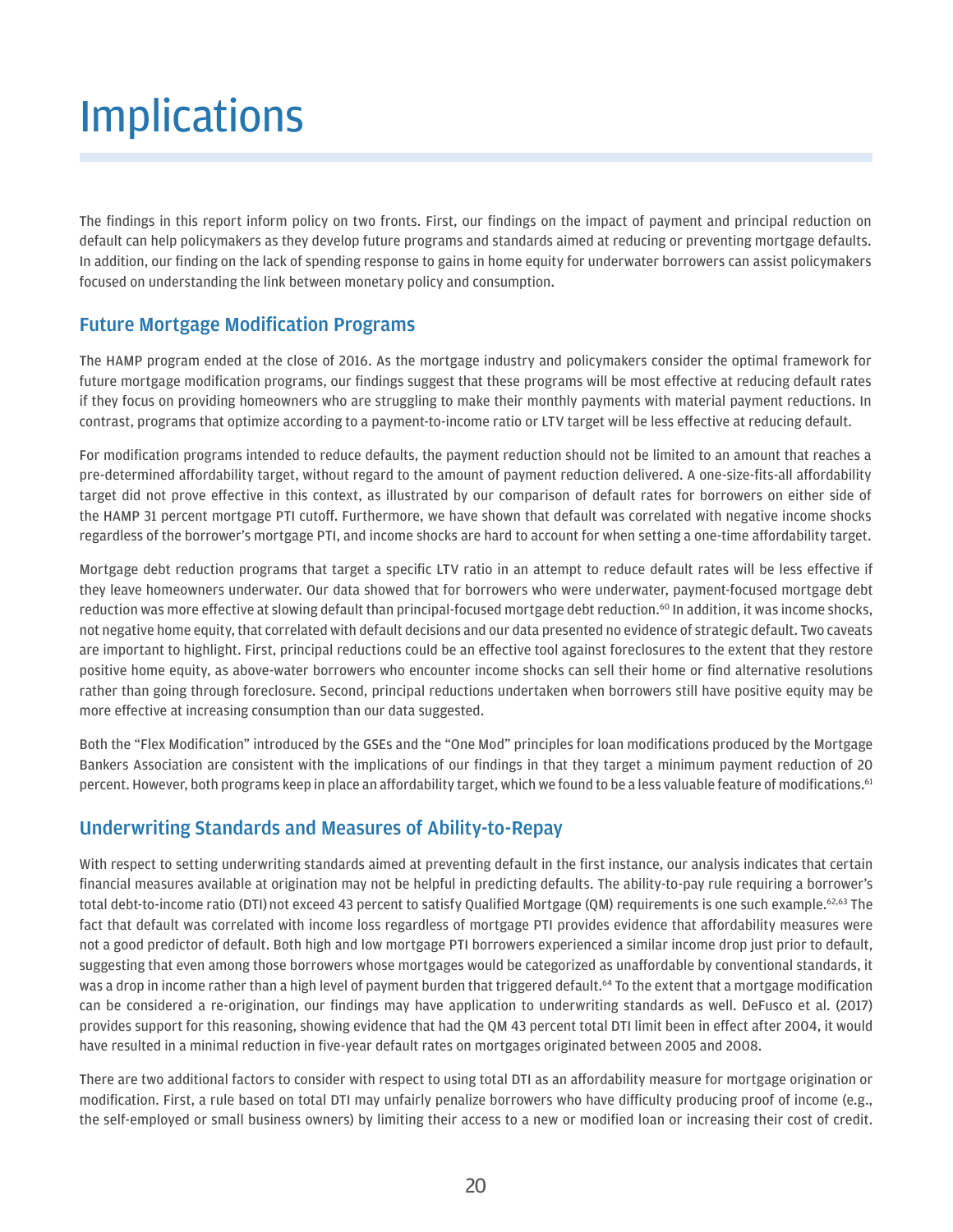In fact, the most frequent reason borrowers were denied a HAMP modification was because they did not provide the financial and/ or hardship verification documentation required to complete the evaluation of their request in a timely manner. As of April 2015, over 1 million homeowners had been denied a HAMP modification for this reason.<sup>[65](#page-33-8)</sup> Second, total DTI may in practice be difficult to measure. For example, although credit card debt is included in total DTI, mortgage originators may struggle to distinguish credit card borrowing from credit card spending.

Policies that help borrowers establish and maintain a suitable cash buffer that can be drawn down in the event of an income shock or an expense spike could be an effective tool to prevent mortgage default. In prior work, the Institute found that individuals lacked a sufficient cash buffer to weather the degree of income volatility evident in their data.<sup>66</sup> The fact that mortgage default closely followed a drop in income could be symptomatic of homeowners who did not have enough cash reserves to weather an income shock.

Policymakers should also be mindful of the long-term financial impact of mortgage modification on borrowers. In the absence of government subsidies, borrowers who accept a mortgage modification with term extensions or principal forbearance are making a trade-off: make smaller monthly payments now in exchange for a payment schedule in which the monthly payments persist for a longer period or with a balloon payment at maturity (e.g., as shown in Figure 1).<sup>[67](#page-33-10)</sup> To weather the long-term post-modification arrangement, borrowers may need to increase their income or postpone retirement to generate the cash flow necessary to offset the new payment schedule. To reduce their debt obligations, underwater borrowers may find themselves reliant on an increase in home prices that pushes their home equity well above zero and allows them to sell their home or refinance their mortgage. The Federal Reserve is currently in the process of tightening monetary policy by increasing the Federal Funds target rate range and normalizing its balance sheet.<sup>68</sup> If either of these steps slows the pace of home price appreciation or raises the primary mortgage rate enough to remove the financial benefits of refinancing, the circumstances in which borrowers can reduce their debt obligations may be limited.

#### Mortgages as a Link between Monetary Policy and Consumption

Our findings also have implications for policymakers as they consider the effectiveness of the housing wealth effect in transmitting changes in monetary policy to household consumption.<sup>69</sup> This transmission mechanism relies on accommodative monetary policy leading to higher house prices, and an increase in housing wealth that in turn stimulates consumption. The lack of consumption response from underwater borrowers to principal reduction suggests that the marginal propensity to consume out of housing wealth was nearly zero for these homeowners. The inability to translate increased wealth into liquid resources (e.g., through equity extraction) may nullify the housing wealth effect and thus constrain this transmission mechanism for those borrowers who are unable or unwilling to spend out of gains in home equity. Similarly, to the extent that housing policy limits homeowner access to their home equity, for example through LTV limits on borrowing, it can hamper the effectiveness of accommodative monetary policy in stimulating personal consumption.[70](#page-33-13)

Finally, housing policymakers should consider the trade-offs between fixed-rate and adjustable-rate mortgages (ARMs) in the context of how mortgage payments vary with economic conditions. Fixed-rate mortgages offer borrowers the certainty of constant monthly payments, regardless of prevailing economic conditions. While this certainty may be helpful, a borrower with a fixed-rate mortgage facing a negative income shock could require a modification to reduce their payment and avoid default. Modifications can take time to process and often have eligibility requirements. As discussed in Farrell et al. (2017), the interest rates on ARMs that are beyond the initial fixed rate period automatically reset with policy rates, so ARM monthly payments may better adjust in accordance with economic cycles. During economic downturns, the automatic drop in ARM payments will be an advantage relative to fixed-rate mortgages. However, during economic expansions ARMs may exacerbate the idiosyncratic factors that create negative income shocks and lead to default. Home price appreciation experienced during the expansion may not be sufficient to allow homeowners struggling to make their higher mortgage payments to sell their home and avoid foreclosure. A better understanding of the impact of rising rates and increasing ARM payments on consumption and default would help housing policymakers assess the impact of the promotion and standardization of ARMs for the appropriate borrowers (given demographic and other characteristics) relative to other mortgages.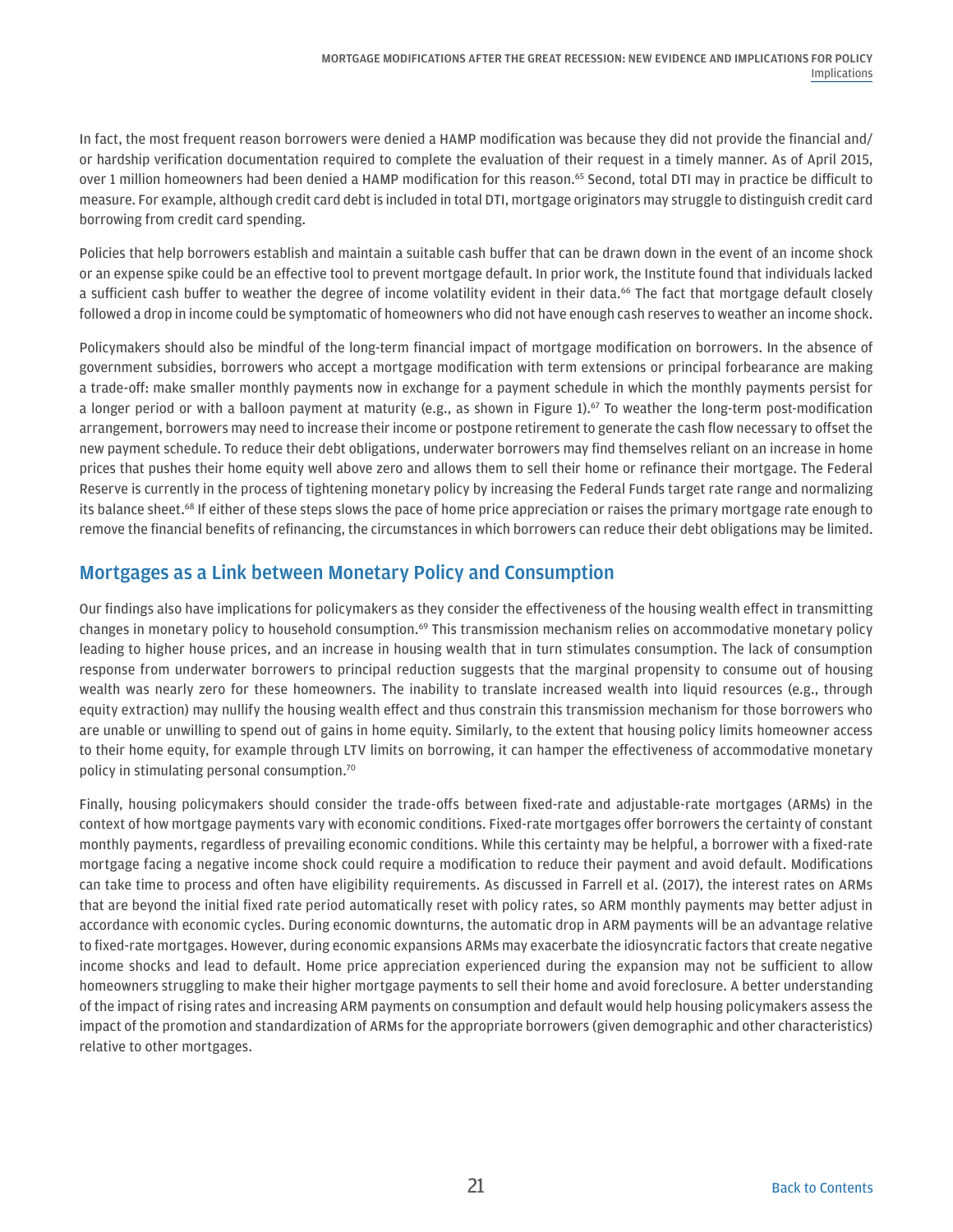## <span id="page-23-0"></span>Data Asset

For this report, the JPMorgan Chase Institute assembled a de-identified data asset of Chase customers who received a mortgage modification to study how payment and principal reductions impacted default and consumption. In conducting this research we went to great lengths to ensure the privacy of customer data.

#### Data Privacy

The JPMorgan Chase Institute has adopted rigorous security protocols and checks and balances to ensure all customer data are kept confidential and secure. Our strict protocols are informed by statistical standards employed by government agencies and our work with technology, data privacy, and security experts who are helping us maintain industry-leading standards.

There are several key steps the Institute takes to ensure customer data are safe and secure:

- *•* The Institute's policies and procedures require that data it receives and processes for research purposes do not identify specific individuals.
- *•* The Institute has put in place privacy protocols for its researchers, including requiring them to undergo rigorous background checks and enter into strict confidentiality agreements. Researchers are contractually obligated to use the data solely for approved research and are contractually obligated not to re-identify any individual represented in the data.
- *•* The Institute does not allow the publication of any information about an individual consumer or business. Any data point included in any publication based on the Institute's data may only reflect aggregate information.
- *•* The data are stored on a secure server and can be accessed only under strict security procedures. The data cannot be exported outside of JPMorgan Chase's systems. The data are stored on systems that prevent them from being exported to other drives or sent to outside email addresses. These systems comply with all JPMorgan Chase Information Technology Risk Management requirements for the monitoring and security of data.

The Institute provides valuable insights to policymakers, businesses, and nonprofit leaders. But these insights cannot come at the expense of customer privacy. We take precautions to ensure the confidence and security of our account holders' private information.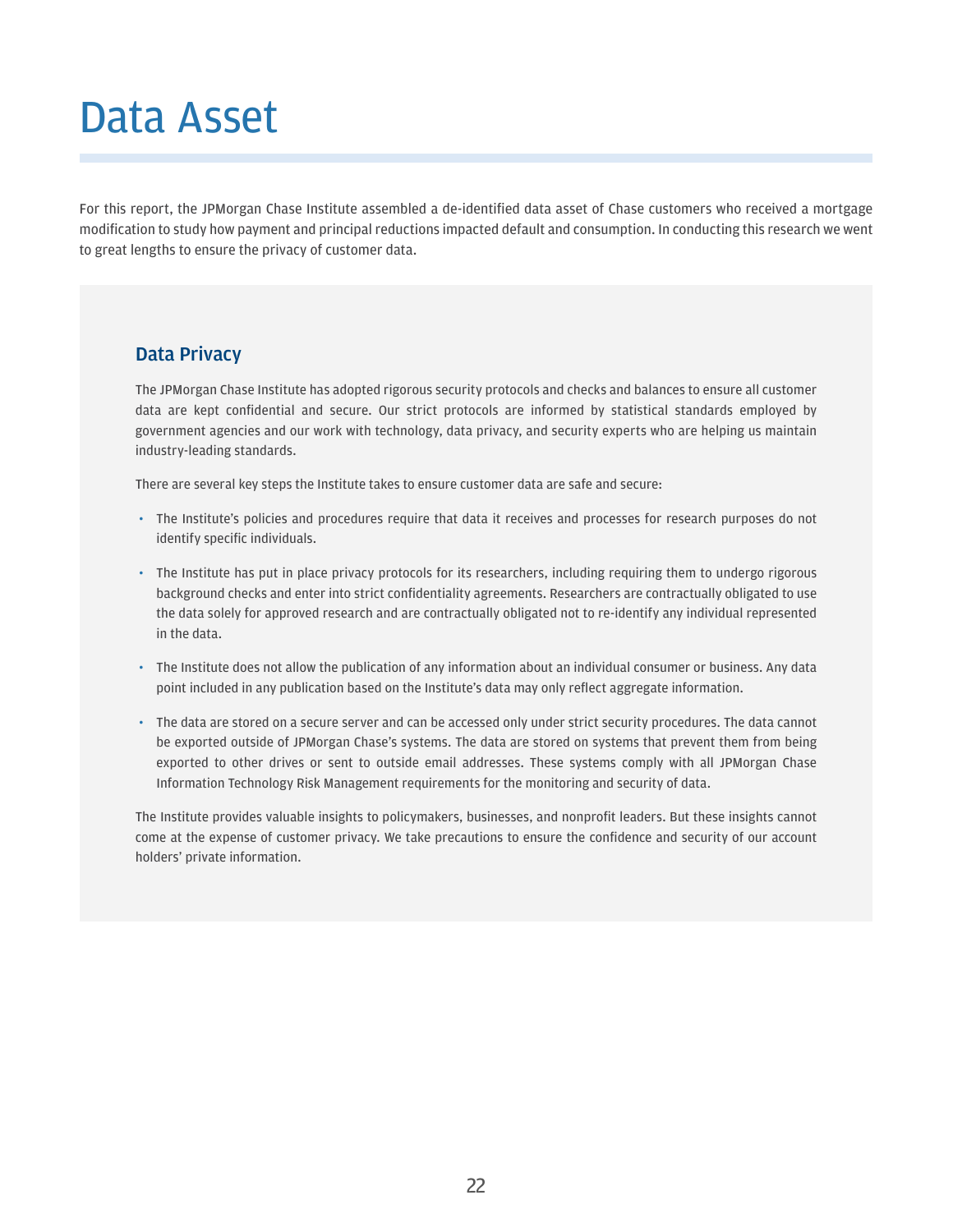#### Constructing our Samples

From a universe of over 1 million Chase mortgage customers who received a modification, we created a data asset composed of over 450,000 mortgages modified through HAMP, the GSE modification programs, or a proprietary Chase modification program. Loans in our sample were modified between July 2009 and June 2015, and we only included the first modification for each loan. We limit our sample to first modifications because we would expect subsequent modifications to be different along many observable and unobservable dimensions.

In this data asset, we included data elements related to the borrower and their mortgage at origination (e.g., property value, loan amount, term, LTV), just prior to modification (e.g., current property value, borrower income, monthly mortgage payment, unpaid principal balance, LTV, remaining term), and after modification (e.g., new monthly mortgage payment, new unpaid principal balance, principal forbearance, principal forgiven, new LTV, new term). We also observe mortgage data at a monthly frequency (e.g., payment due, payment made, unpaid principal balance, delinquency status). Summary statistics for these borrowers and their loans are shown in Table 1.

#### Table 1: Mortgage and borrower statistics<sup>71</sup>

|        | At origination |             |              |            |  |  |  |
|--------|----------------|-------------|--------------|------------|--|--|--|
|        | Property Value | Loan Amount | Term (years) | <b>LTV</b> |  |  |  |
| Mean   | 339,769        | 254,959     | 29.6         | 81%        |  |  |  |
| Median | 263,904        | 205,562     | 30.0         | 80%        |  |  |  |

|               | At modification |                                         |      |             |                 |                                   |              |
|---------------|-----------------|-----------------------------------------|------|-------------|-----------------|-----------------------------------|--------------|
|               | Property Value  | Unpaid Principal Balance   Term (years) |      | <b>CLTV</b> | Monthly Payment | <b>Borrower</b><br>Monthly Income | Mortgage PTI |
| Mean          | 258.557         | 250,773                                 | 25.1 | 104%        | 1.440           | 5,128                             | 44%          |
| <b>Median</b> | 202,567         | 199,039                                 | 26.0 | 98%         | 1,182           | 4,370                             | 41%          |

|           | <b>Change from origination to modification</b> |                    |              |  |  |  |
|-----------|------------------------------------------------|--------------------|--------------|--|--|--|
| Change in | Property Value (\$)                            | Property Value (%) | Term (years) |  |  |  |
| Mean      | $-81.211$                                      | $-24%$             | $-4.5$       |  |  |  |
| Median    | $-61.337$                                      | $-23%$             | $-4.0$       |  |  |  |

|             | <b>After modification</b>                       |      |      |                 |              |  |
|-------------|-------------------------------------------------|------|------|-----------------|--------------|--|
|             | Unpaid Principal Balance   Term (years) $\vert$ |      | CLTV | Monthly Payment | Mortgage PTI |  |
| <b>Mean</b> | 270.113                                         | 32.1 | 111% | 1.012           | 32%          |  |
| Median      | 213.618                                         | 30.4 | 105% | 838             | 31%          |  |

|               | <b>Change from modification</b>         |     |                                 |                      |                   |  |  |
|---------------|-----------------------------------------|-----|---------------------------------|----------------------|-------------------|--|--|
| Change in     | Unpaid Principal Balance   Term (years) |     | Monthly Payment $(\frac{4}{9})$ | Monthly Payment (\$) | Mortgage PTI (pp) |  |  |
| <b>Mean</b>   | 19.340                                  |     | -428                            | $-30%$               | $-12$             |  |  |
| <b>Median</b> | 14.580                                  | 4.4 | $-344$                          | $-29%$               | $-10$             |  |  |

Note that monthly payment in the table above includes only principal and interest, and that the increase in unpaid principal balance and CLTV (combined LTV, which includes second lien loans) after modification is driven by the capitalization of arrearages. While principal forbearance does not accrue interest, it remains a part of unpaid principal balance and is due as a balloon payment at the end of the mortgage or when the mortgage is paid off. Principal forgiven as a result of HAMP-PRA vests over a three year period following modification and is therefore not reflected in the post-modification data in Table 1.

For each analysis in this report, we created specific samples composed of particular sets of mortgages taken from this initial data set.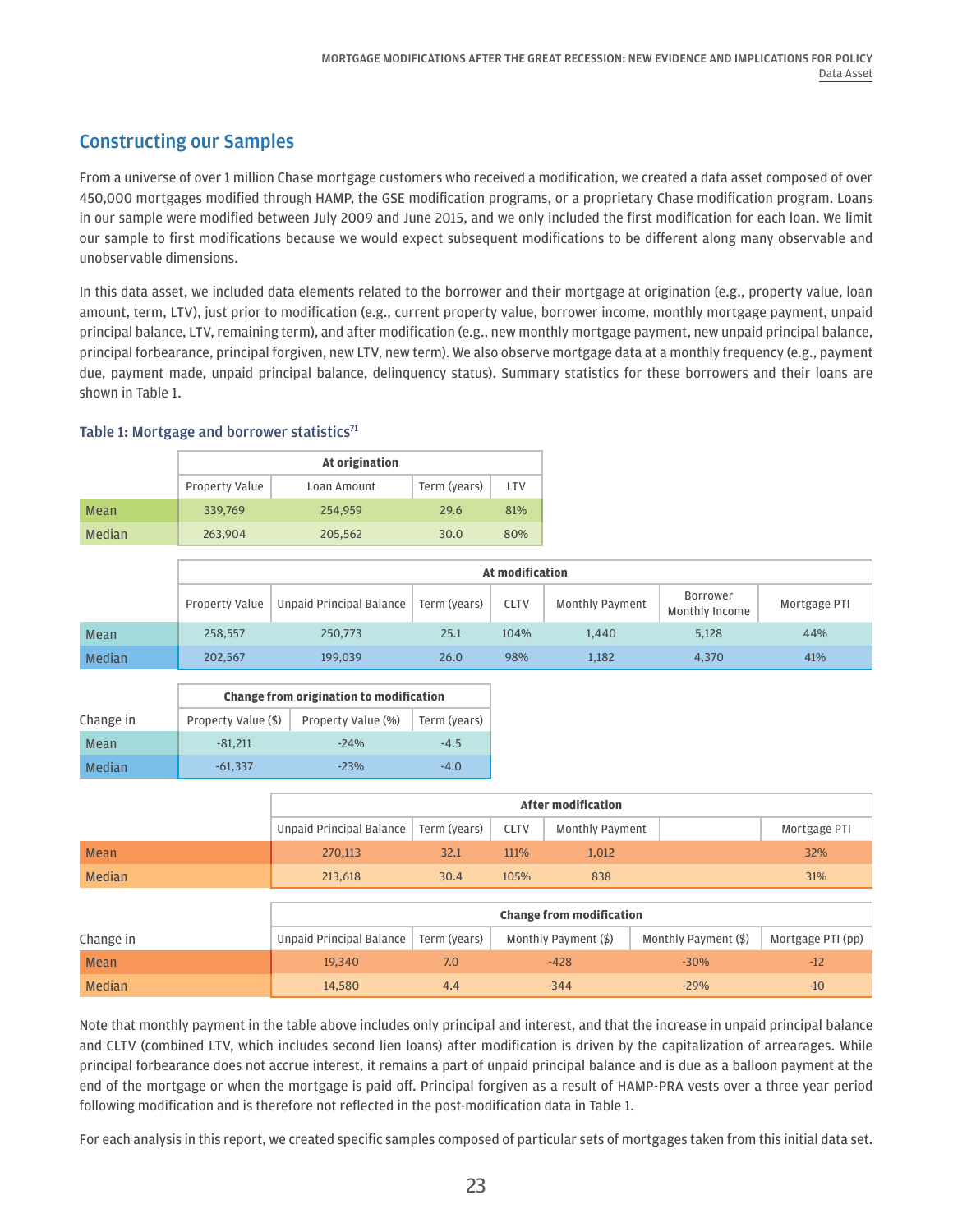#### Instrumental Variables Sample

For this identification strategy, we included modifications that met the following criteria:

- 1. Mortgages backed by one of the GSEs that were modified through HAMP Tier 1 or the standard GSE modification program
- 2. Modifications completed between April 2010 and November 2013
- 3. For GSE modifications, pre-modification mortgage PTI greater than or equal to 19 percent and less than 67 percent
- 4. For HAMP modifications, pre-modification mortgage PTI greater than or equal to 31 percent and less than 67 percent
- 5. Mortgages for which we observe monthly data for at least 24 months after the modification date

After applying these filters, we had 95,202 distinct mortgage modifications, of which 77,451 received a HAMP modification and 17,751 received a GSE modification.

#### Regression Discontinuity Sample

For this identification strategy, we included modifications that met the following criteria:

- 1. Mortgages not backed by one of the GSEs that were modified through HAMP Tier 1 or a Chase proprietary modification program
- 2. Modifications completed between October 2011 and January 2014
- 3. Pre-modification mortgage PTI greater than or equal to 25 percent but less than 31 percent (to the left of the 31 percent cutoff) or mortgage PTI greater than or equal to 31.1 percent but less than 38.1 percent (to the right of the 31 percent cutoff)
- 4. Mortgages for which we observe monthly data for at least 24 months after the modification date

This sample included 36,756 distinct mortgage modifications, of which 16,080 received a HAMP modification and 20,676 received a Chase proprietary modification. We removed 275 mortgages with a pre-modification mortgage PTI greater than or equal to 31 percent and below 31.1 percent. Analysis of this sub-sample revealed that these mortgages received an amount of payment reduction which was about halfway between how mortgages below 31.0 percent were treated and how mortgages above 31.1 percent were treated. Therefore, we dropped these observations and our primary analysis sample has a "donut hole" between 31.0 percent and 31.1 percent. We believe that the correct specification omits these observations, and note that adding these observations back to the sample did not materially change our estimate of the effect of payment reduction on default[.72](#page-33-15)

#### HAMP vs. HAMP-PRA Comparison

To support the analysis in Findings 3 and 4, we included modifications that met the following criteria:

- 1. Chase customers with only one mortgage and a Chase credit card
- 2. Mortgages not backed by one of the GSEs that were modified through HAMP or HAMP-PRA
- 3. Modifications completed between July 2010 and November 2014
- 4. Mortgages with an LTV > 100 percent one month prior to modification

For the analysis in Finding 3, we measured the impact of principal reduction on default in the 24 months after modification, so we limited our sample to mortgages for which we observed monthly data for at least 12 months before and 24 months after the modification date. This sample had 9,136 mortgage modifications, of which 2,287 received a HAMP-PRA modification and 6,849 received a HAMP modification.

For the analysis in Finding 4, we measured the impact of principal reduction on consumption in the 12 months after modification, so we limited our sample to mortgages for which we observed monthly data for at least 12 months before and 12 months after the modification date. This sample had 10,741 mortgage modifications, of which 2,875 received a HAMP-PRA modification and 7,866 received a HAMP modification.

#### Income Shock Analysis

For the analysis in Finding 5, we included homeowners that met the following criteria:

- 1. Chase customers with only one mortgage and a Chase deposit account
- 2. First default date between October 2013 and October 2014
- 3. Had monthly mortgage data and an active deposit account for at least 12 months before and 12 months after default

We used this sample of 10,815 mortgages to analyze the correlation between income and default. We then split this sample into above and underwater borrowers and analyzed each sub-sample separately.

To examine the correlation between income and default split by above- and below-median pre-modification mortgage PTI, we used the sample above but added a restriction that the borrower must have received a modification in the 12 months before or after default. This limitation is necessary because we sourced borrower income from their modification application. This generated a sample of 1,807 mortgages.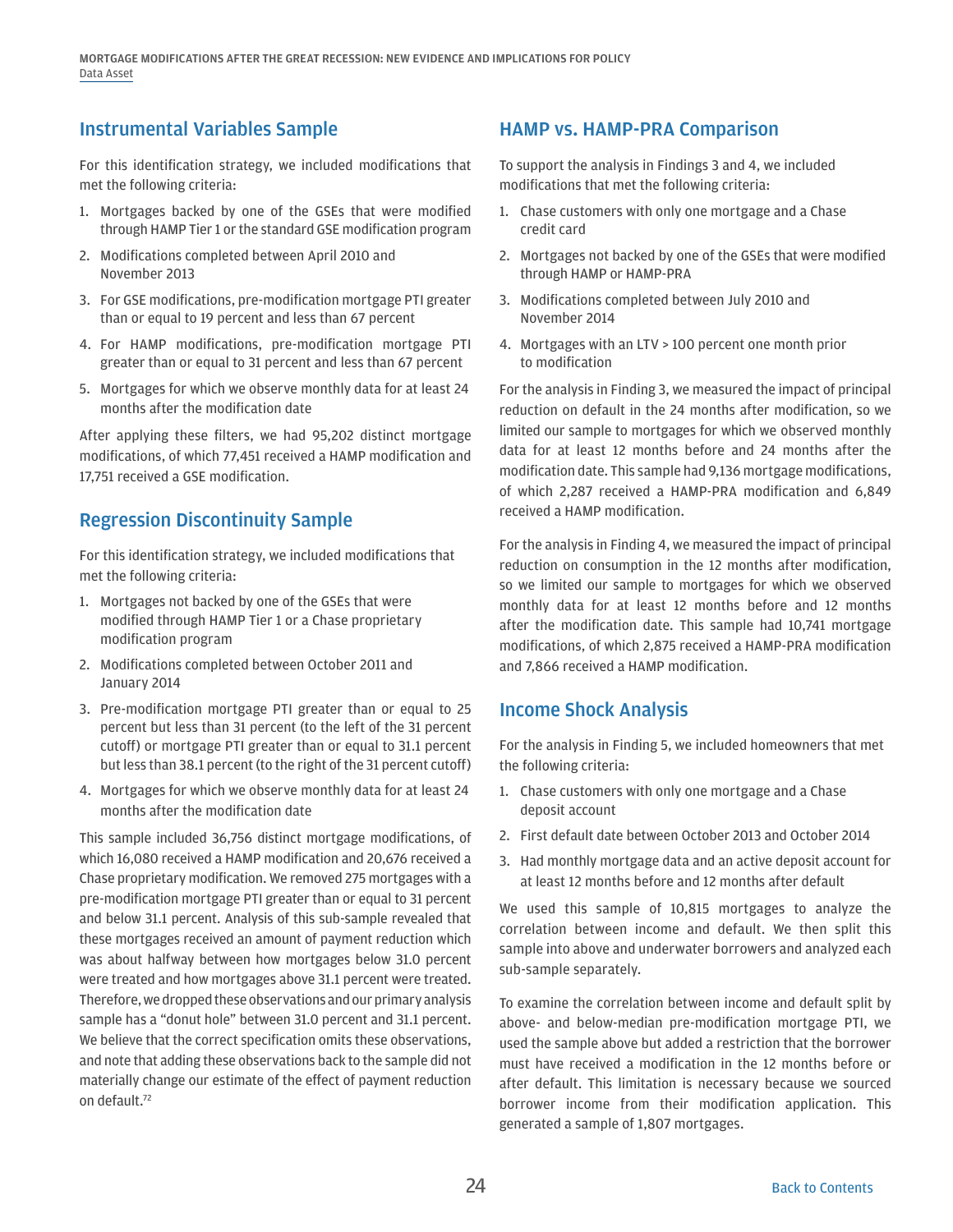## <span id="page-26-0"></span>Methodology

#### Estimating the impact of payment reduction on default using an instrumental variables identification strategy

In our first research design, we analyzed borrowers across the mortgage PTI spectrum who had a mortgage securitized by the GSEs and received a modification either through HAMP or the GSE modification programs. We limited our sample to first modifications only (eliminating subsequent modifications for borrowers who had multiple modifications) and required borrowers to remain in our sample for 24 months following modification.

We employed an instrumental variables (IV) approach, where we used the interaction of pre-modification mortgage PTI and a dummy variable for modification program as an instrument for payment reduction.

- (1)  $\Delta$ Payment =  $\beta_{0}$  +  $\beta_{1}$  MPTI × HAMP +  $\beta_{2}$  MPTI +  $\beta_{3}$  HAMP + ε
- (2) *Default* = *∂*<sup>0</sup> + *∂*<sup>1</sup> ∆*Payment* + *∂*<sup>2</sup> *MPTI* + *∂*<sup>3</sup> *HAMP* + *η*

In the first stage regression (Equation 1), we used the interaction between pre-modification mortgage PTI and a dummy variable for a HAMP modification as an instrument for the amount of payment reduction a borrower received to generate predicted payment reduction. In the second stage (Equation 2), we estimated the impact of predicted payment reduction on default, controlling for premodification mortgage PTI and modification type.

The estimated coefficient  $\partial_1$  gave us an estimate that a 1 percent payment reduction reduced default rates in the two years after modification by 0.26pp. Applying this estimate to the average default rate after two years for our sample of 11.9 percent and scaling by 10 recovers our estimate that a 10 percent payment reduction reduced default rates in the subsequent two years by 22 percent, with a 95 percent confidence interval that ranged from 20 percent to 24 percent.<sup>[73](#page-33-16)</sup>

Our instrumental variables strategy relies on the normal assumptions about the validity of the instrument associated with this estimation method. In our application, the key assumption was that the effect of pre-modification mortgage PTI on default was independent of modification program assignment (i.e. that the interaction of mortgage PTI and program assignment was independent of default except through their impact on the amount of payment reduction received).

This assumption would be violated if there was some reason correlated with default that caused borrowers to have a high MPTI ratio and be pushed into one modification program or another. We implemented a test to assess the appropriateness of this assumption based on observable borrower characteristics. For this test, we first built a measure of predicted default for the borrowers in our sample of HAMP and GSE modification recipients using observable variables that program administrators and mortgage servicers would have had as part of the modification application process: property value, monthly mortgage payment, unpaid principal balance, interest rate, LTV, and borrower income. We then used predicted default as the outcome in equation (2) above and found that the effect of payment reduction on predicted default was an economically insignificant 0.026 percentage points. This result suggested that, at least based on observable borrower characteristics, borrowers were not differentially selected between the two modification programs in a way that was correlated with MPTI.

Generally, delinquent borrowers with a pre-modification mortgage PTI above the 31 percent HAMP cutoff failed to get a HAMP modification for four reasons: (1) they could not produce documentation that verified their income, (2) they failed to make their first modified payment, (3) their mortgage was originated after the 2008 HAMP origination cutoff, or (4) the home was non-owner occupied and more than 60 days delinquent[.74](#page-33-17) While we believe that the assumptions required for a valid instrumental variables estimation holds for our analysis, we used the regression discontinuity strategy outlined below to further test our headline result.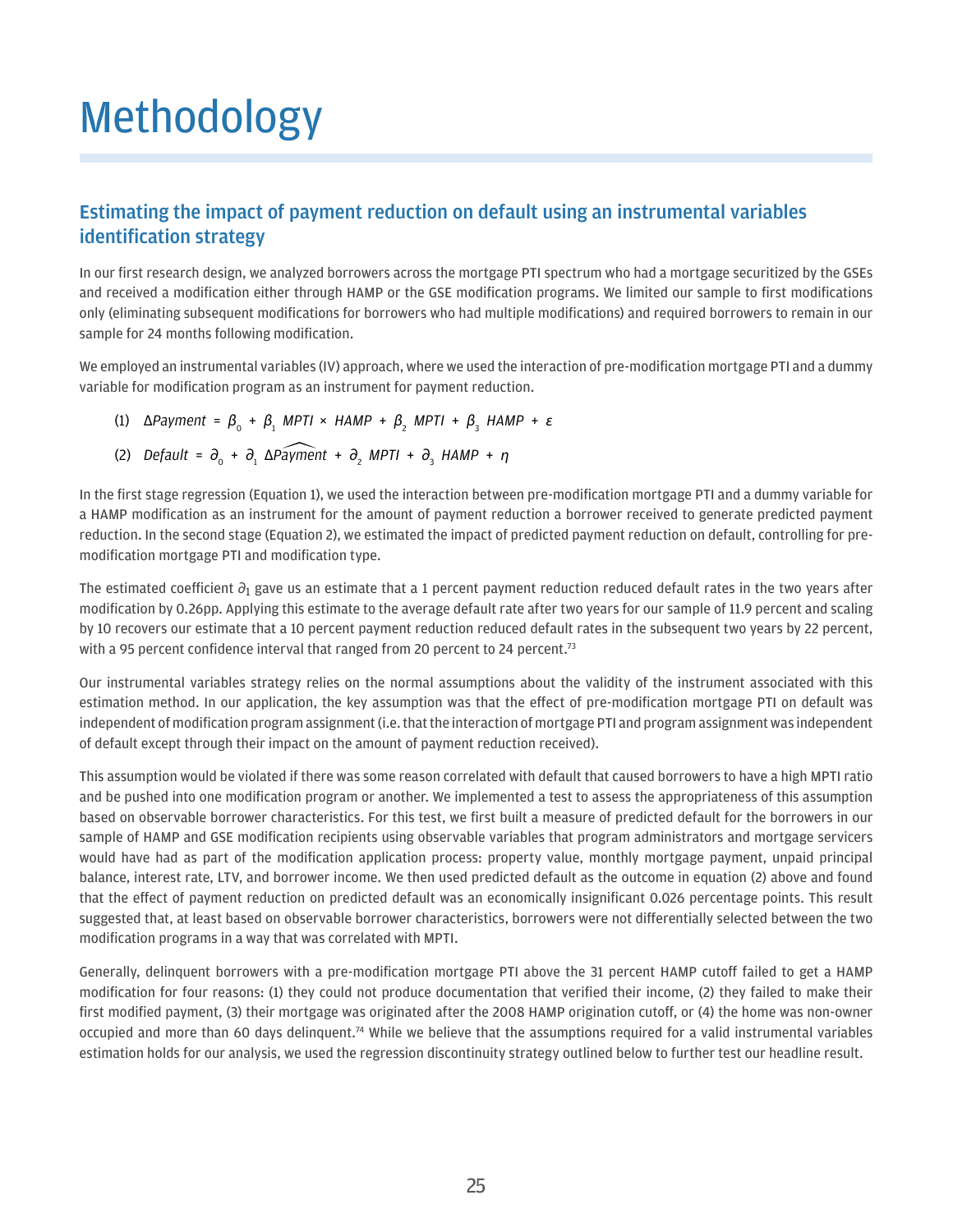MORTGAGE MODIFICATIONS AFTER THE GREAT RECESSION: NEW EVIDENCE AND IMPLICATIONS FOR POLICY Methodology

#### Estimating the impact of payment reduction on default at the 31 percent mortgage PTI cutoff using a regression discontinuity identification strategy

In our second research design, we used a regression discontinuity identification strategy to measure the impact of payment reduction on default for borrowers with a pre-modification mortgage PTI around the 31 percent HAMP cutoff. For this analysis, we used a sample of Chase mortgage customers that received a modification from HAMP or a proprietary Chase modification program. We limited our sample to first modifications only (eliminating subsequent modifications for borrowers who had multiple modifications) and required borrowers to remain in our sample for 24 months following modification.

We used the large difference in the amount of payment reduction received by modification recipients just above the 31 percent cutoff (mostly from HAMP) compared to modification recipients just below the 31 percent cutoff (from a Chase modification program) to measure the impact on default rates for these borrowers who fell on either side of the cutoff but were otherwise similar.

Figure 10 shows mortgage payment reduction as a function of pre-modification PTI for borrowers with a pre-mortgage PTI between 25 percent and 38 percent, and highlights the discontinuity in payment reduction at the 31 percent HAMP mortgage PTI cutoff. We used a local linear regression on either side of the cutoff to estimate that recipients just below the 31 percent cutoff received 16pp larger payment reductions than modification recipients just above the cutoff.<sup>75</sup>

Figure 11 shows default rates for the same sample of borrowers in the 24-month post-modification period as a function of premodification mortgage PTI. There is a discontinuity in the default rate at the 31 percent cutoff. Borrowers on the left side of the cutoff received larger payment reductions and experienced lower default rates relative to borrowers on the right side of the cutoff who received smaller payment reductions. We again used a local linear regression on either side of the cutoff to estimate a 5 percentage point difference in default rates over the two-year post-modification period at the 31 percent cutoff.

Implementing the standard fuzzy regression discontinuity estimator, we took the ratio of these two estimates and scaled to a 10 percent mortgage payment reduction, which gave us an estimate that 10 percent of additional payment reduction reduced default rates in the subsequent 24 months by 3.4 percentage points.<sup>76</sup> After dividing this estimate by the 29 percent baseline default rate for our HAMP control group above the 31 percent cutoff, we arrived at our final result: an additional 10 percent of payment reduction reduced default rates by 12 percent, with a 95 percent confidence interval ranging from 5 percent to 18 percent.

#### Figure 10: There was a 16 percentage point difference in payment reduction at the 31 percent HAMP mortgage PTI cutoff.







Source: JPMorgan Chase Institute

Source: JPMorgan Chase Institute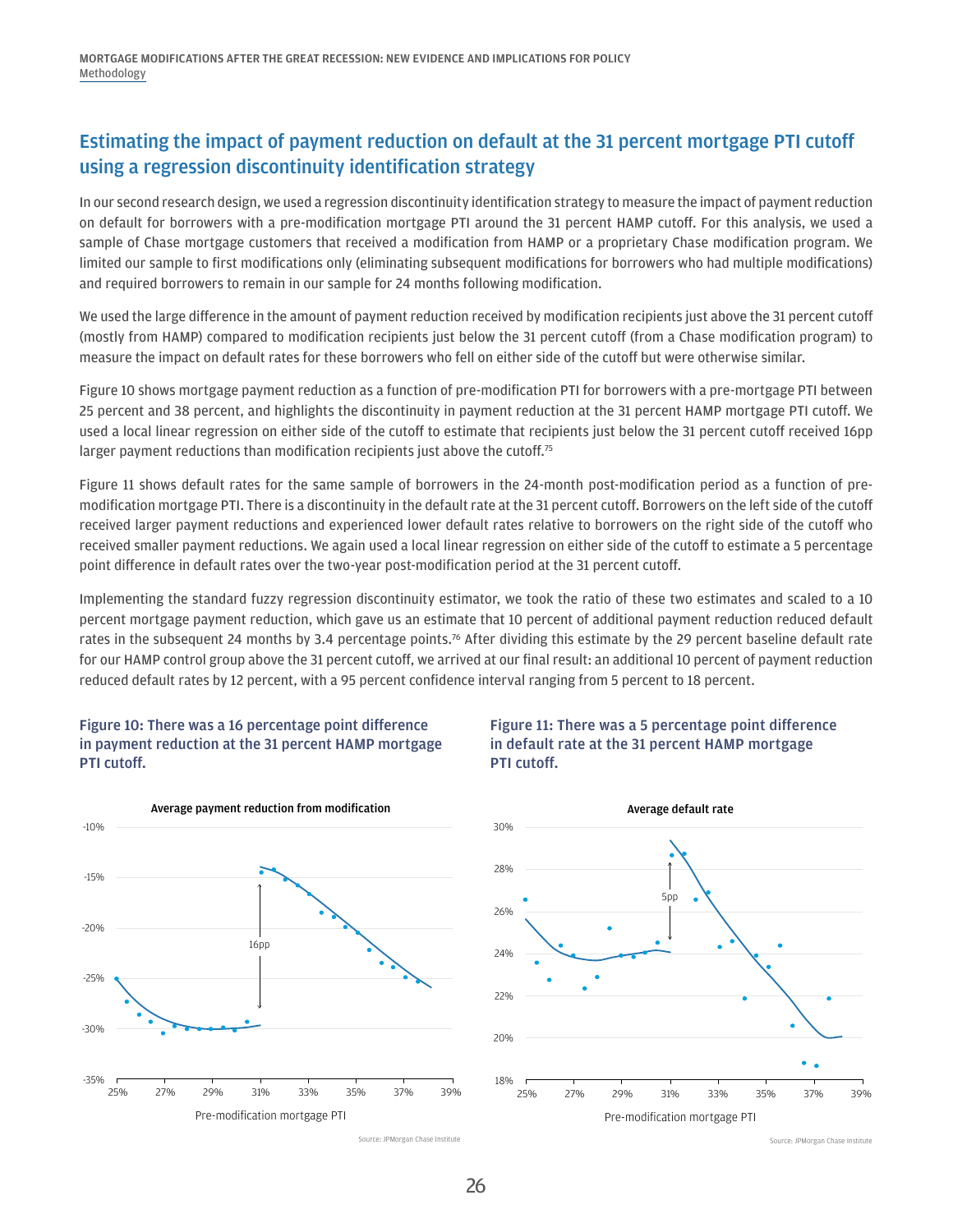The validity of our regression discontinuity identification strategy rests on the assumption that borrowers on either side of the cutoff were otherwise similar except for the amount of payment reduction received. As the first test of this assumption, we plotted the number of observations on either side of the discontinuity. Figure 12 shows the number of modifications in each pre-modification mortgage PTI bin. Sample counts were smooth across the 31 percent discontinuity, implying that borrowers and mortgage servicers did not manipulate application data to influence borrower eligibility for the two modification programs.



#### Figure 12: The number of observations was smooth across the 31 percent threshold

As the second test of our identification assumption, we examined whether observable borrower characteristics trend smoothly across the discontinuity. To do so, we built a measure of predicted default for borrowers in our sample using as inputs observable variables that program administrators and mortgage servicers would have had as part of the modification application process: property value, monthly mortgage payment, unpaid principal balance, interest rate, LTV, and borrower income. Predicted default trends smoothly across the 31 percent mortgage PTI discontinuity, as shown in Figure 13. We also examined each covariate individually, and all trend smoothly over the 31 percent mortgage PTI discontinuity.





The 95 percent confidence interval for our first estimate ranged from 20 to 24 percent, while the 95 percent confidence interval for our second estimate ranged from 5 percent to 18 percent. The second estimate based on the discontinuity at the 31 percent cutoff had a wider confidence interval because this sample was smaller; this research design required that we limit this sample to only those borrowers with a pre-modification mortgage PTI around 31 percent.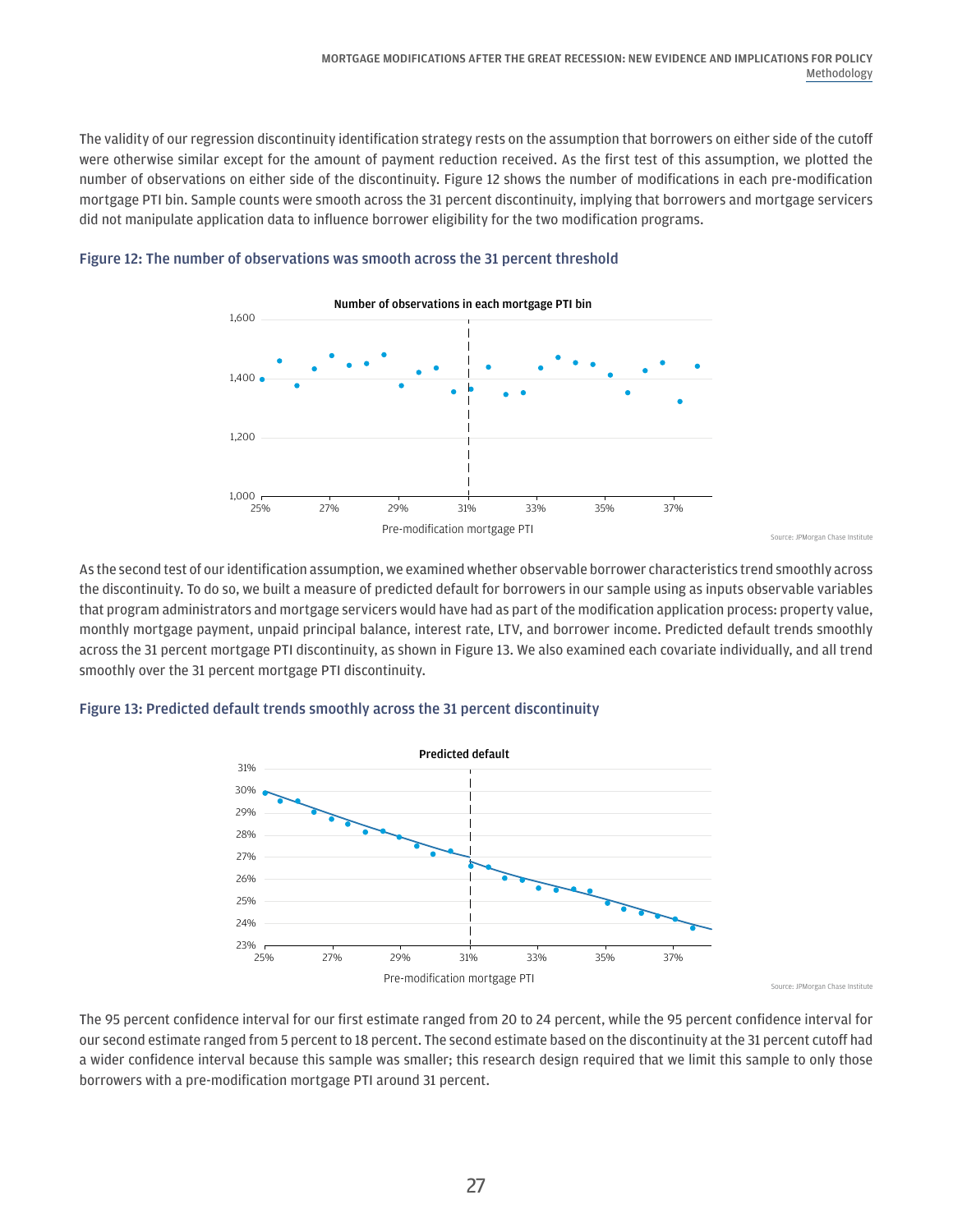MORTGAGE MODIFICATIONS AFTER THE GREAT RECESSION: NEW EVIDENCE AND IMPLICATIONS FOR POLICY Methodology

#### Measuring the impact of principal and payment reduction on consumption

We measured the impact of principal and payment reduction on consumption by examining changes in the credit card spending of homeowners who received a mortgage modification.

For principal reduction, we generated an estimate of the impact on consumption using a difference-in-differences research design. Our treatment group was composed of borrowers who received a HAMP-PRA modification, and our control group was composed of underwater borrowers who received a HAMP modification. Both groups received similar payment reductions, allowing us to isolate the impact of the principal reduction in the treatment group. Our analytical framework relied on the assumption that consumption trends in the two groups would be the same in the absence of principal reduction, which was plausible given the parallel pre-trends exhibited by the two groups (Figure 6). Our formal regression specification is given in the equation below.

$$
Y_{igrt} = Y_g + Y_r + \beta \text{ (Principal Reduction}_g \times Post_r) + X_{it} \partial + \varepsilon_{igrt}
$$

Our main outcome variable Y*i,g,τ,t* is monthly credit card spending for borrower *i* in calendar month *t*. *g* denotes the modification group (HAMP or HAMP-PRA), and *τ* is the number of months since modification. Yg captures the modification group fixed effect and Y*τ* captures a fixed effect for each month relative to modification. *Principal Reductiong* is a dummy variable that equals 1 for HAMP-PRA recipients only, while *Postτ* is a dummy variable equal to 1 when *τ* **≥** 0. The coefficient of interest is *β*, which captures the differencein-differences effect of principal reduction on credit card spending. x*i* is a vector of loan characteristics intended to capture any residual heterogeneity between treatment and control groups. Loan characteristics include LTV at origination and pre-modification unpaid principal balance, LTV, and property value. Standard errors are clustered at the borrower level.[77](#page-33-20)

We found that HAMP-PRA recipients in this sample had an average of \$109,000 of principal forgiven, and had a statistically insignificant change in their credit card spending as a result. Our point estimate was that monthly credit card spending decreased by 72 cents.

To gross up credit card spending to a measure of total household retail spending, we used the ratio of average household monthly retail spend (\$3,351 in 2012) to the average monthly spending by homeowners with a Chase credit card in the 12 months before and after they received a mortgage modification (\$226).<sup>78</sup> This gave us a scaling factor of 14.8, which we used to scale our estimates of changes in credit card spending into changes in consumption[.79](#page-33-22) After applying the 14.8 scaling factor, annualizing our results and then dividing by the average principal forgiven, we recovered our result that \$1 of principal reduction led to a 0.1 cent decrease in consumption. The 95 percent confidence interval ranged from -2 cent to 2 cents.

One potential concern with using credit card spending as a measure of total consumption is that there might be switching to or from other spending channels (e.g., cash, checks, debit cards, or electronic transfers) around modification date. This is a weakness to the extent that there is some reason to believe a mortgage modification would trigger a change in household spending preferences between payment channels, and particularly in a way that was differential between the treatment and control group. While we didn't address this directly, it is unlikely that there is an effect that could cause spending preferences to not only vary between credit card and other payment channels exactly at modification date but also do so differentially for the treatment vs. the control group. To further address this weakness, we note that Ganong and Noel (2017) used auto expenditures as another measure of consumption and found that principal reduction had no impact on auto expenditures, in accordance with our results in Finding 4.

For payment reduction, we measured the marginal propensity to consume by employing the same two identification strategies we used in our analysis of the effect of payment reduction on default, but in this instance, the outcome variable was credit card spending. In both cases, our estimates were not statistically significant, though we did not have enough power to reject economically significant impacts. Using the instrumental variables identification strategy, we estimated that \$1 of payment reduction increased consumption by 13 cents and the 95 percent confidence interval ranged from -22 cents to 48 cents. Using the regression discontinuity identification strategy, we estimated that \$1 of payment reduction decreased consumption by \$1.91 and the 95 percent confidence interval ranged from -\$5.22 to \$1.40. In both cases, our sample was not large enough to provide us with economically meaningful results.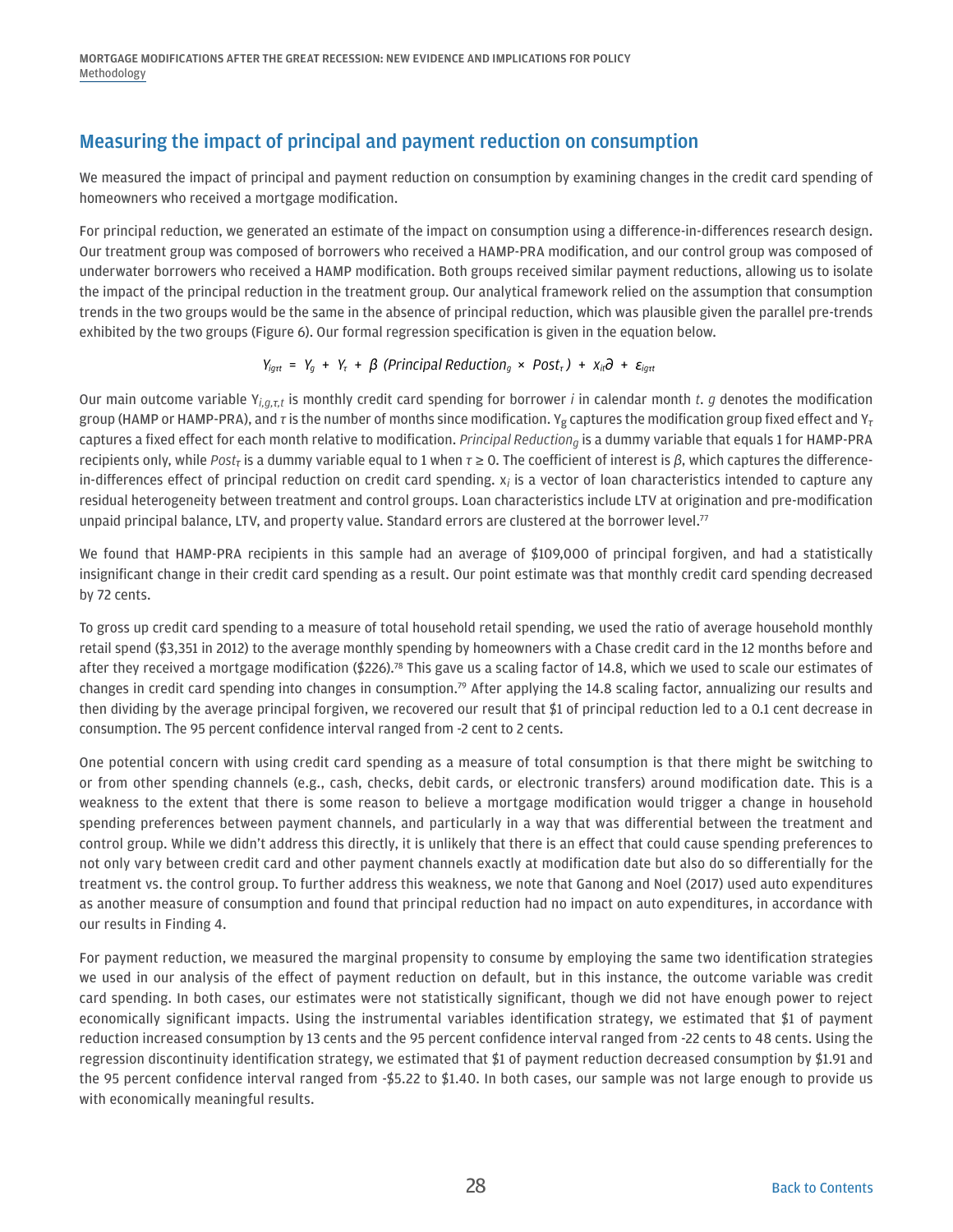## <span id="page-30-0"></span>References

Bhutta, Neil, Jane Dokko, and Hui Shan. 2017. "Consumer Ruthlessness and Mortgage Default during the 2007 to 2009 Housing Bust." The Journal of Finance. <https://doi.org/10.1111/jofi.12523>.

DeFusco, Anthony, Stephanie Johnson, and John Mondragon. 2017. "Regulating Household Leverage." Working Paper, Northwestern University.

Di Maggio, Marco, Amir Kermani, and Christopher Palmer. 2016. "How Quantitative Easing Works: Evidence on the Refinancing Channel." NBER Working Paper 22638.

Eberly, Janice, and Arvind Krishnamurthy. 2014. "Efficient Credit Policies in a Housing Debt Crisis." Brookings Papers on Economic Activity 49, no. 2 (Fall): 73-136.

Farrell, Diana, Kanav Bhagat, and Vijay Narasiman. 2017. "The Consumer Spending Response to Mortgage Resets: Microdata on Monetary Policy." JPMorgan Chase Institute.

Farrell, Diana, Peter Ganong, Fiona Greig, and Pascal Noel. 2016. "Recovering from Job Loss: The Role of Unemployment Insurance." JPMorgan Chase Institute.

Farrell, Diana, and Fiona Greig. 2015. "Weathering Volatility: Big Data on the Financial Ups and Downs of U.S. Individuals." JPMorgan Chase Institute.

Farrell, Diana, and Fiona Greig. 2017. "Coping with Costs: Big Data on Expense Volatility and Medical Payments." JPMorgan Chase Institute.

Ganong, Peter, and Pascal Noel. 2017. "The Effect of Debt on Default and Consumption: Evidence from Housing Policy in the Great Recession." Working Paper, Harvard University.

Imbens, Guido, and Karthik Kalyanaraman. 2012. "Optimal Bandwidth Choice for the Regression Discontinuity Estimator." Review of Economic Studies 79, no. 3: 933–959.

Lee, David S. 2008. "Randomized experiments from non-random selection in US House elections." Journal of Econometrics 142, Issue 2: 675-697.

Mishkin, Frederic. 2007. "Housing and the Monetary Transmission Mechanism." NBER Working Paper 13518.

Schwartz, Mary, and Ellen Wilson. 2008. "Who Can Afford to Live in a Home? A Look at Data from the 2006 American Community Survey." Technical report, US Bureau of the Census.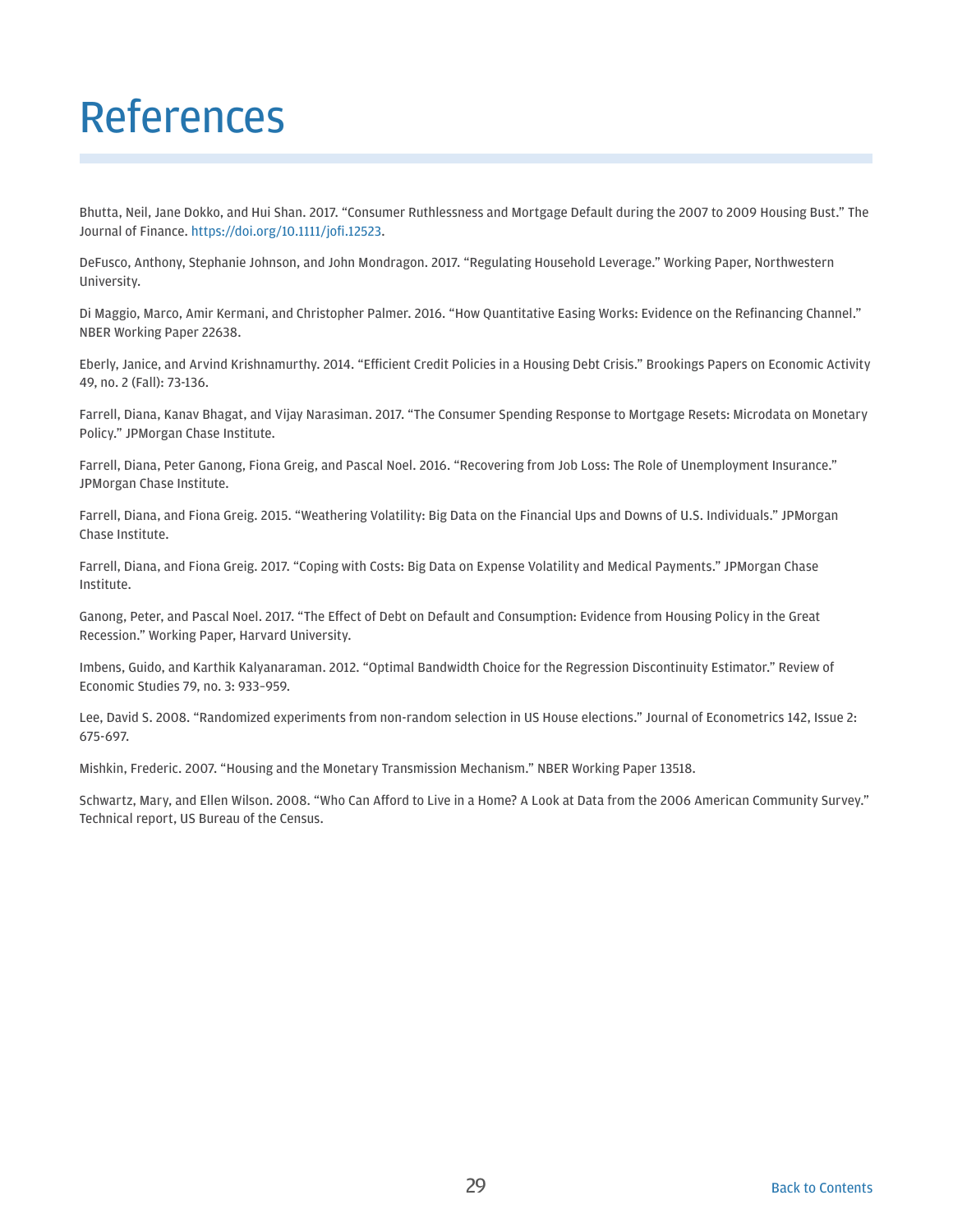## <span id="page-31-0"></span>Endnotes

- <span id="page-31-1"></span>1 Ratio of Median Family Holding of Non-Financial Assets, Primary Residence to Median Family Net Worth among Homeowners from the 2013 Survey of Consumer Finances, sourced from Haver Analytics.
- <span id="page-31-2"></span>2 As per the National Bureau of Economic Research, the Great Recession began in December 2007 and lasted until June 2009.
- <span id="page-31-3"></span>3 We limit our sample to first modifications only because we would expect subsequent modifications to be different along many observable and unobservable dimensions.
- <span id="page-31-4"></span>4 See note [1](#page-31-1) above.
- <span id="page-31-5"></span>5 Consumer Expenditure Survey—2016, Bureau of Labor Statistics, source:<https://www.bls.gov/cex/>.
- <span id="page-31-6"></span>6 [As of June 30, 2017, source: https://www.census.gov/housing/](https://www.census.gov/housing/hvs/files/currenthvspress.pdf) hvs/files/currenthvspress.pdf.
- <span id="page-31-7"></span>7 As of 2015, source: http://www.urban.org/sites/default/ files/publication/82556/2016.07.13%20Measuring%20 [American%27s%20Net%20Housing%20Wealth\\_final4.pdf.](http://www.urban.org/sites/default/files/publication/82556/2016.07.13%20Measuring%20American%27s%20Net%20Housing%20Wealth_final4.pdf)
- <span id="page-31-8"></span>8 Quarterly Report on Household Debt and Credit, Federal Reserve Bank of New York, August 2017.
- <span id="page-31-9"></span>9 Throughout this report, we define default as a loan being 90 or more days past due, unless noted otherwise.
- <span id="page-31-10"></span>10 See note [2](#page-31-2) above.
- <span id="page-31-11"></span>11 Calculated as the percentage change in the annual averages from 2006 to 2011 for the S&P/Case-Shiller Home Price Index: US National Index, the Freddie Mac House Price Index, CoreLogic National House Price Index, FNC Residential Price Index (Composite - 20 MSAs), all sourced from Haver Analytics.
- <span id="page-31-12"></span>12 Source: CoreLogic Negative Equity Report Q4 2011. See http:// [www.corelogic.com/about-us/news/corelogic-reports-negative](http://www.corelogic.com/about-us/news/corelogic-reports-negative-equity-increase-in-q4-2011.aspx)equity-increase-in-q4-2011.aspx.
- <span id="page-31-13"></span>13 Source: Bureau of Labor Statistics, Seasonally Adjusted Unemployment Rate.
- <span id="page-31-14"></span>14 In this instance, delinquency is defined as loans 30 days or more past due. Source: Federal Reserve Bank of St. Louis, Delinquency Rate on Single-Family Residential Mortgages, Booked in Domestic [Offices, All Commercial Banks. See https://fred.stlouisfed.org/](https://fred.stlouisfed.org/series/DRSFRMACBS) series/DRSFRMACBS.
- <span id="page-31-15"></span>15 The MHA Handbook suggests "a borrower is at risk of imminent default and will be evaluated for a HAMP modification if the borrower is at least 15 days delinquent, has documented a financial hardship, and has represented that he or she does not have sufficient liquid assets to make the monthly mortgage payment. When making an imminent default determination, the servicer must evaluate the borrower's hardship as well as the condition of and circumstances affecting the property securing the mortgage loan. The servicer must consider the borrower's financial condition, liquid assets, liabilities, combined monthly income from wages and all other identified sources of income, monthly obligations (including personal debts, revolving

accounts, and installment loans), and a reasonable allowance for living expenses such as food, utilities, etc. The hardship and financial condition of the borrower must be verified through documentation." See MHA HAMP Handbook for more details, [https://www.hmpadmin.com/portal/programs/docs/hamp\\_](https://www.hmpadmin.com/portal/programs/docs/hamp_servicer/mhahandbook_51.pdf) servicer/mhahandbook\_51.pdf.

- <span id="page-31-16"></span>16 In our data, the number of GSE modifications completed increases considerably in April 2010. The 2010 FHFA annual report to Congress (page 5) notes that the number of completed loan modifications tripled in 2010 relative to 2009.
- <span id="page-31-17"></span>17 For example, see the Making Home Affordable Program Performance Report through the Second Quarter of 2015.
- <span id="page-31-18"></span>18 Mortgage payment-to-income is the ratio of monthly mortgage payment, including principal, interest, taxes, insurance, and association fees, to monthly income. It is also referred to as frontend debt-to-income (DTI) ratio. Income is sourced from mortgage modification applications, as all borrowers who applied for a standard modification from HAMP or the GSE program had to provide documentation of income.
- <span id="page-31-19"></span>19 Schwartz and Wilson (2008) describes how 30 percent of income became the standard for housing affordability.
- <span id="page-31-20"></span>20 We focus our discussion on the first iteration of the HAMP program introduced in March 2009, commonly referred to as HAMP Tier 1. Later, additional modification programs such as HAMP Tier 2 and Streamlined HAMP were introduced by the Federal Government, and the eligibility requirements for these programs were different than the eligibility requirements for HAMP Tier 1.
- <span id="page-31-21"></span>21 The loan-to-value of a mortgage is the ratio of the unpaid principal balance of the loan to the current appraised value of the home.
- <span id="page-31-22"></span>22 While the HAMP-PRA program had a target LTV ratio of 115 percent, investors received incentive payments from the program for principal reductions that reduced LTV to as low as 105 percent, but not beyond. See page 152 of the MHA HAMP Handbook for [more details, https://www.hmpadmin.com/portal/programs/](https://www.hmpadmin.com/portal/programs/docs/hamp_servicer/mhahandbook_51.pdf) docs/hamp\_servicer/mhahandbook\_51.pdf.
- <span id="page-31-23"></span>23 The GSEs Fannie Mae and Freddie Mac entered conservatorship in 2008. The goals of their foreclosure prevention efforts are outlined in the Federal Housing Finance Agency Report to [Congress, 2009. See https://www.fhfa.gov/AboutUs/Reports/](https://www.fhfa.gov/AboutUs/Reports/ReportDocuments/2009_AnnualReportToCongress_508.pdf) ReportDocuments/2009\_AnnualReportToCongress\_508.pdf.
- <span id="page-31-24"></span>24 Our analysis focused on the standard GSE modification program that was available during our period of analysis (2010 – 2015).
- <span id="page-31-25"></span>25 For a discussion of the reasons borrowers with a pre-modification mortgage PTI above 31 percent might fail to get a HAMP modification, see the Methodology section of this report.
- <span id="page-31-26"></span>26 In our data, the average payment reduction for GSE modifications in each pre-modification mortgage PTI bin between 19% and 67% was at least 20 percent (see Figure 2).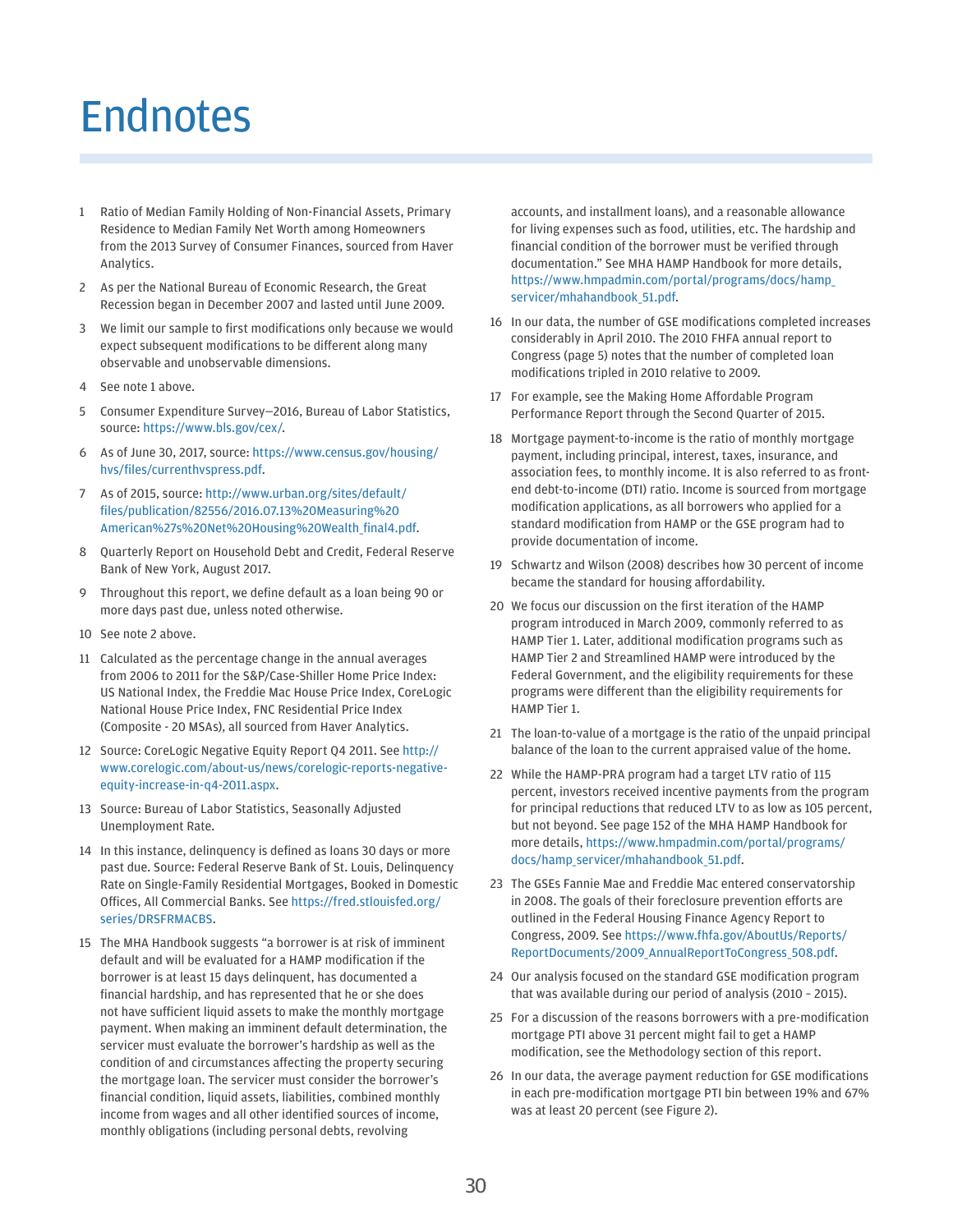- <span id="page-32-0"></span>27 The FHFA announced their principal reduction modification program on April 14, 2016, as per https://www.fhfa.gov/Media/ [PublicAffairs/Pages/FHFA-Announces-PRM-Program-and-Further-](https://www.fhfa.gov/Media/PublicAffairs/Pages/FHFA-Announces-PRM-Program-and-Further-Enhancements-to-NPL-Sales-Reqts.aspx)Enhancements-to-NPL-Sales-Reqts.aspx. For a full description of the GSE modification programs, see [https://www.fanniemae.](https://www.fanniemae.com/content/guide/servicing) [com/content/guide/servicing](https://www.fanniemae.com/content/guide/servicing) and [http://www.freddiemac.com/](http://www.freddiemac.com/singlefamily/guide/) [singlefamily/guide/](http://www.freddiemac.com/singlefamily/guide/).
- <span id="page-32-1"></span>28 See note [20](#page-31-20) above.
- <span id="page-32-2"></span>29 See note [22](#page-31-22) above.
- <span id="page-32-3"></span>30 A borrower who receives principal forbearance no longer accrues or pays interest on the amount of principal forbearance, and the principal forbearance amount is non-amortizing. The borrower must repay the principal forbearance amount upon the earlies of transfer of property, payoff of the mortgage, or at maturity of the loan.
- <span id="page-32-4"></span>31 In Figure 1, we have made the simplifying assumption that the final rate at which all HAMP modifications reset is 4.11%, which is the average of the weekly Freddie Mac primary mortgage market rate from July 2010 to November 2014 (the period during which the mortgages in this sample were modified).
- <span id="page-32-5"></span>32 See note [18](#page-31-18) above for a definition of mortgage PTI.
- <span id="page-32-6"></span>33 Payment reduction includes reductions in principal and interest.
- <span id="page-32-7"></span>34 As per the US Department of Housing and Urban Development's November 2016 and December 2016 scorecards, sourced from [https://www.hud.gov/sites/documents/](https://www.hud.gov/sites/documents/SCORECARD_2016_12_508C.PDF) [SCORECARD\\_2016\\_12\\_508C.PDF](https://www.hud.gov/sites/documents/SCORECARD_2016_12_508C.PDF) and [https://www.hud.gov/sites/](https://www.hud.gov/sites/documents/SCORECARD_2016_11_508C.PDF) [documents/SCORECARD\\_2016\\_11\\_508C.PDF](https://www.hud.gov/sites/documents/SCORECARD_2016_11_508C.PDF)
- <span id="page-32-8"></span>35 We arrived at this result by applying our treatment effect expressed in percentage point terms (a 10 percent payment reduction reduced default rates by 2.6 percentage points) to the 6.5 million modification recipients. Note that while our treatment effect is calculated using first modifications only, the 6.5 million figure includes both first and any subsequent modifications. See the Methodology section of this report for a complete description of our treatment effect.
- <span id="page-32-9"></span>36 See the Data Asset section of this report for a complete description of this sample.
- <span id="page-32-10"></span>37 For a complete description of this analysis, see the Methodology section of this report.
- <span id="page-32-11"></span>38 See the Data Asset section of this report for a complete description of this sample.
- <span id="page-32-12"></span>39 Under standard assumptions, this strategy can be thought of as a randomized experiment for borrowers in a narrow region around 31 percent pre-modification mortgage PTI, as in Lee (2008).
- <span id="page-32-13"></span>40 Figures may not sum correctly due to rounding.
- <span id="page-32-14"></span>41 See the Methodology section of this report for a complete discussion of this analysis.
- <span id="page-32-15"></span>42 These results are only valid for underwater borrowers because HAMP-PRA modifications did not restore positive equity.
- <span id="page-32-16"></span>43 As described in Box 1, HAMP-PRA inserted a step early in the standard waterfall in which principal would be forgiven for eligible borrowers with an LTV above 115 percent as a way to reduce their mortgage debt and mortgage payment. As a result, principal forgiveness became a substitute for interest rate reduction or term extension as a lever to reach the HAMP 31 percent affordability target.
- <span id="page-32-17"></span>44 See the Data Asset section of this report for a complete description of this sample.
- <span id="page-32-18"></span>45 These 2 estimates are not statistically different from each other.
- <span id="page-32-19"></span>46 In evaluating loans for HAMP or HAMP-PRA, mortgage servicers computed the expected net present value (NPV) of the mortgage under HAMP and HAMP-PRA, and generally chose the program that had the largest positive impact for the mortgage investor. This created a large jump in the share of borrowers who received HAMP-PRA when the NPV model showed it would be more beneficial to investors than the HAMP alternative. Ganong and Noel (2017) use a regression discontinuity empirical strategy that uses this jump to measure the impact of principal reduction on default.
- <span id="page-32-20"></span>47 See the MHA HAMP Handbook for a full description of eligibility [requirements, https://www.hmpadmin.com/portal/programs/](https://www.hmpadmin.com/portal/programs/docs/hamp_servicer/mhahandbook_51.pdf) docs/hamp\_servicer/mhahandbook\_51.pdf.
- <span id="page-32-21"></span>48 Bhutta et al. (2017) shows evidence that the median borrower in their sample did not walk away from their home until they were deeply underwater (e.g., at CLTVs of 174 percent).
- <span id="page-32-22"></span>49 See the Data Asset section of this report for a complete description of this sample.
- <span id="page-32-23"></span>50 See note [42](#page-32-15) above.
- <span id="page-32-24"></span>51 Our sample is limited to mortgage holders with a credit card, so our estimate applies to that subset of homeowners.
- <span id="page-32-25"></span>52 See the Methodology section of this report for a more detailed description of this identification strategy and our method for grossing up credit card spending to estimate total household retail spending.
- <span id="page-32-26"></span>53 See the Methodology section of this report for more detail.
- <span id="page-32-27"></span>54 See the Data Asset section of this report for a complete description of this sample.
- <span id="page-32-28"></span>55 The income measure we use for this analysis includes all checking account inflows, and combines labor and capital income, government support, electronic transfers, and paper check deposits, and is therefore different than the income measure used in other JP Morgan Chase Institute Reports. For example in Farrell and Greig (2017), inflows are categorized such that 57 percent of inflow dollars are tagged as income.
- <span id="page-32-29"></span>56 For a discussion of how income recovers following unemployment shocks and the role of unemployment insurance, see Farrell et al. (2016).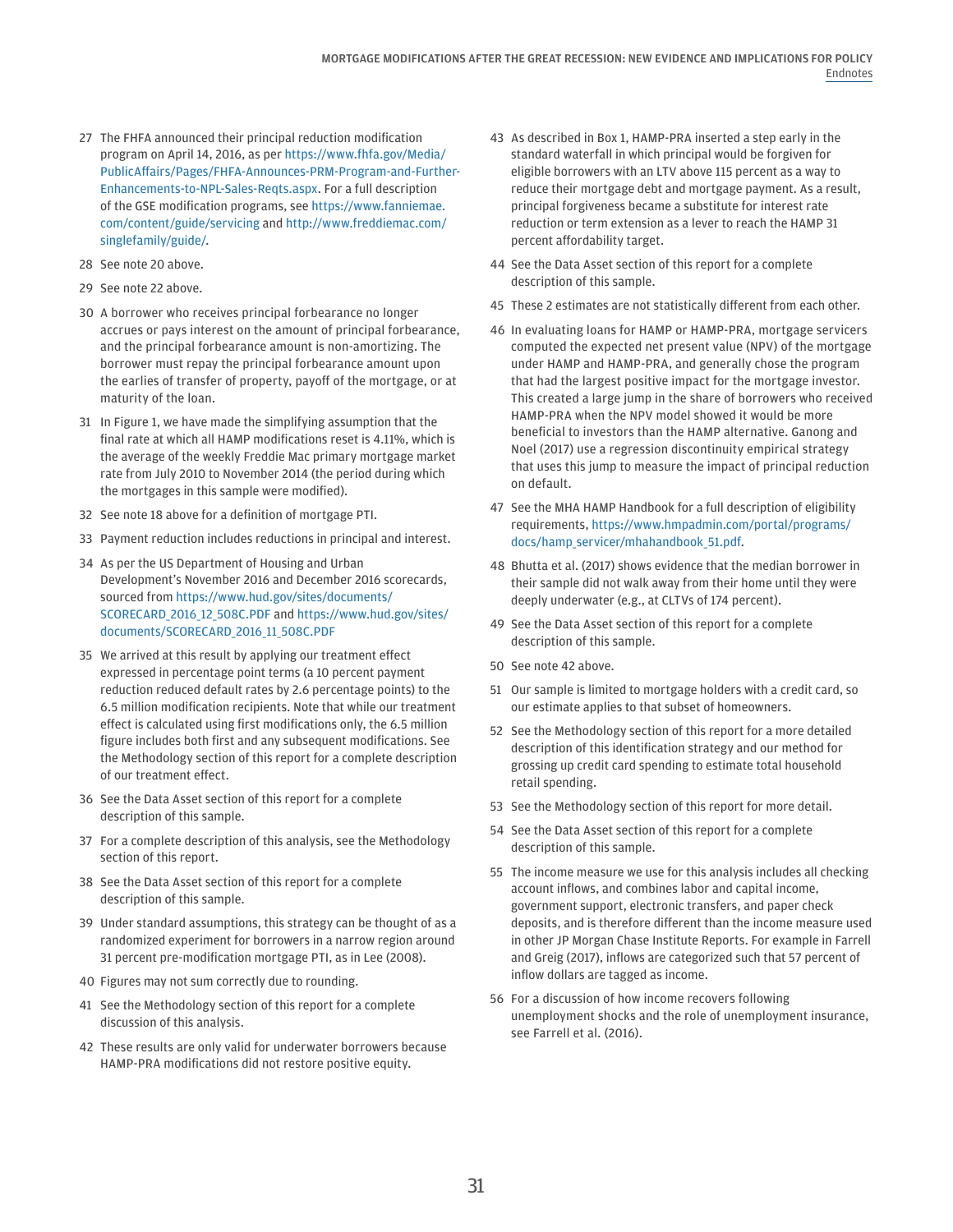- <span id="page-33-0"></span>57 For this analysis, we have to further restrict the sample used to the roughly 1,800 borrowers who also received a modification within a year of their first default. This restriction is required because borrower income and mortgage PTI data is associated with accepted modification applications.
- <span id="page-33-1"></span>58 In order to meet minimum aggregation standards, throughout this report medians are calculated as the average of all observations lying between the 49<sup>th</sup> and 51<sup>st</sup> percentiles.
- <span id="page-33-2"></span>59 For the analysis of monthly income and mortgage payment broken out by LTV, we use a sample of Chase mortgage customers who defaulted, which is the same, larger sample used to generate the results shown in Figure 7.
- <span id="page-33-3"></span>60 This empirical finding is consistent with theoretical work by Eberly and Krishnamurthy (2014) who argue that when borrowers are liquidity constrained, as is often the case in an economic crisis, that reducing current mortgage payments is more effective than reducing future payments.
- <span id="page-33-4"></span>61 For a full description of the GSE Flex Modification programs, see <https://www.fanniemae.com/content/announcement/ll1606.pdf> [and http://www.freddiemac.com/learn/pdfs/service/flex\\_mod\\_](http://www.freddiemac.com/learn/pdfs/service/flex_mod_ref_guide.pdf) ref guide.pdf. For a full description of the "One Mod" proposal, see<http://www.onemod.org/>.
- <span id="page-33-5"></span>62 Total DTI, or back-end DTI, includes monthly obligations on all debts (mortgage, auto, student loan, credit card, etc.) as well as other commitments such as alimony and child support.
- <span id="page-33-6"></span>63 From Schwartz and Wilson (2008), we infer that the 43% total DTI limit is a combination of the 30 percent of income standard for housing affordability and the 12 percent limit on consumer debt for FHA-insured mortgages.
- <span id="page-33-7"></span>64 The considerable heterogeneity in housing supply and demand make it difficult to find a single level of mortgage PTI or total DTI that indicates affordability across households and regions.
- <span id="page-33-8"></span>65 See the SIGTARP July 29, 2015 Quarterly Report to Congress, Table 3.2.
- <span id="page-33-9"></span>66 See Farrell and Greig (2015) for a discussion of how the typical household lacks a sufficient financial buffer to weather the degree of income and consumption volatility observed in our data.
- <span id="page-33-10"></span>67 HAMP modifications offered a temporary reduction in interest rate for five years, followed by a step-up in interest rate that increased monthly payments annually. While modification programs have moved away from this type of step-up up feature, should it return, borrowers would be asked to make an additional trade-off between lower near-term payments and higher longterm payments.
- <span id="page-33-11"></span>68 At its September 20, 2017 meeting, the Federal Open Market Committee announced that they will initiate a balance sheet normalization program and reduce their holdings of Treasury and agency securities in October 2017. The program is described [in https://www.federalreserve.gov/newsevents/pressreleases/](https://www.federalreserve.gov/newsevents/pressreleases/monetary20170614c.htm) monetary20170614c.htm.
- <span id="page-33-12"></span>69 For example, see Mishkin (2007) for a discussion of monetary policy and the housing wealth effect.
- <span id="page-33-13"></span>70 For example, DiMaggio et al. (2016) shows evidence that temporarily raising the LTV cutoff for refinancing a GSE-backed mortgage from 80 percent to 90 percent during the December 2008–May 2009 period would have led to a 16 percent increase in refinanced loans and a 20 percent increase in the amount of equity extraction, further supporting aggregate demand.
- <span id="page-33-14"></span>71 See note [58](#page-33-1) above.
- <span id="page-33-15"></span>72 See Ganong and Noel (2017) for results that include this sub-sample.
- <span id="page-33-16"></span>73 Figures may not sum correctly due to rounding.
- <span id="page-33-17"></span>74 See SIGTARP July 29, 2015 Quarterly Report to Congress, Table 3.2.
- <span id="page-33-18"></span>75 The local linear regression is estimated using the recommended bandwidth selection procedure from Imbens and Kalyanaraman (2012).
- <span id="page-33-19"></span>76 Figures may not sum due to rounding.
- <span id="page-33-20"></span>77 One concern with our research design is that different regions might have been experiencing different trends in their house price recoveries, which affected consumption results. Ganong and Noel (2017) uses a similar research design and addresses this issue through the inclusion of Metropolitan Statistical Area (MSA) by calendar-month fixed effects and finds similar results to our analysis.
- <span id="page-33-21"></span>78 Average household monthly retail spend calculated as Sales from the Annual Retail Trade Survey divided by the number of total households, both sourced from Census (2012).
- <span id="page-33-22"></span>79 Our results use a sample of homeowners with a credit card and therefore may differ from estimates based on a broader sample of homeowners.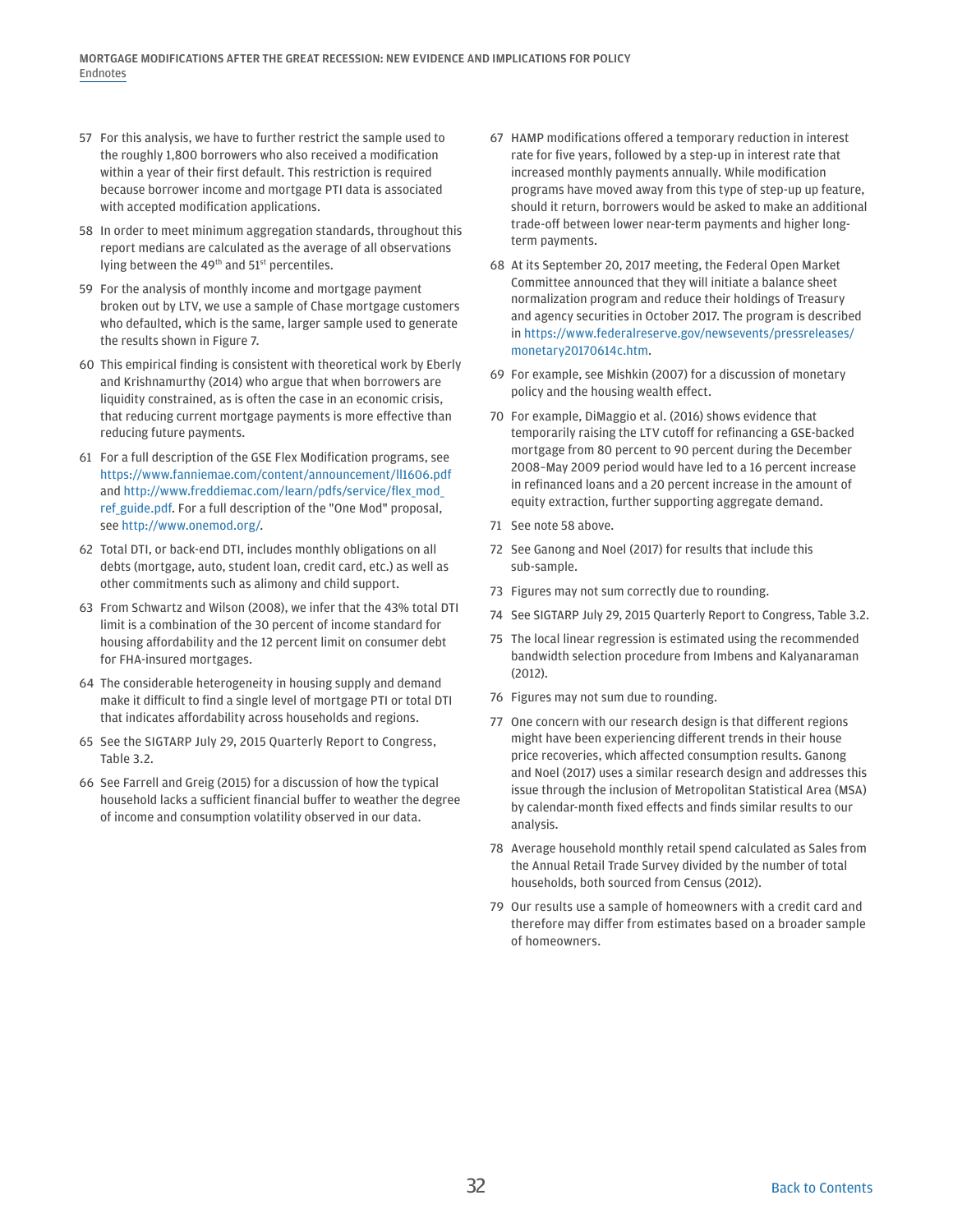### <span id="page-34-0"></span>Suggested Citation

Farrell, Diana, Kanav Bhagat, Peter Ganong, and Pascal Noel. 2017. "Mortgage Modifications after the Great Recession: New Evidence and Implications for Policy." JPMorgan Chase Institute.